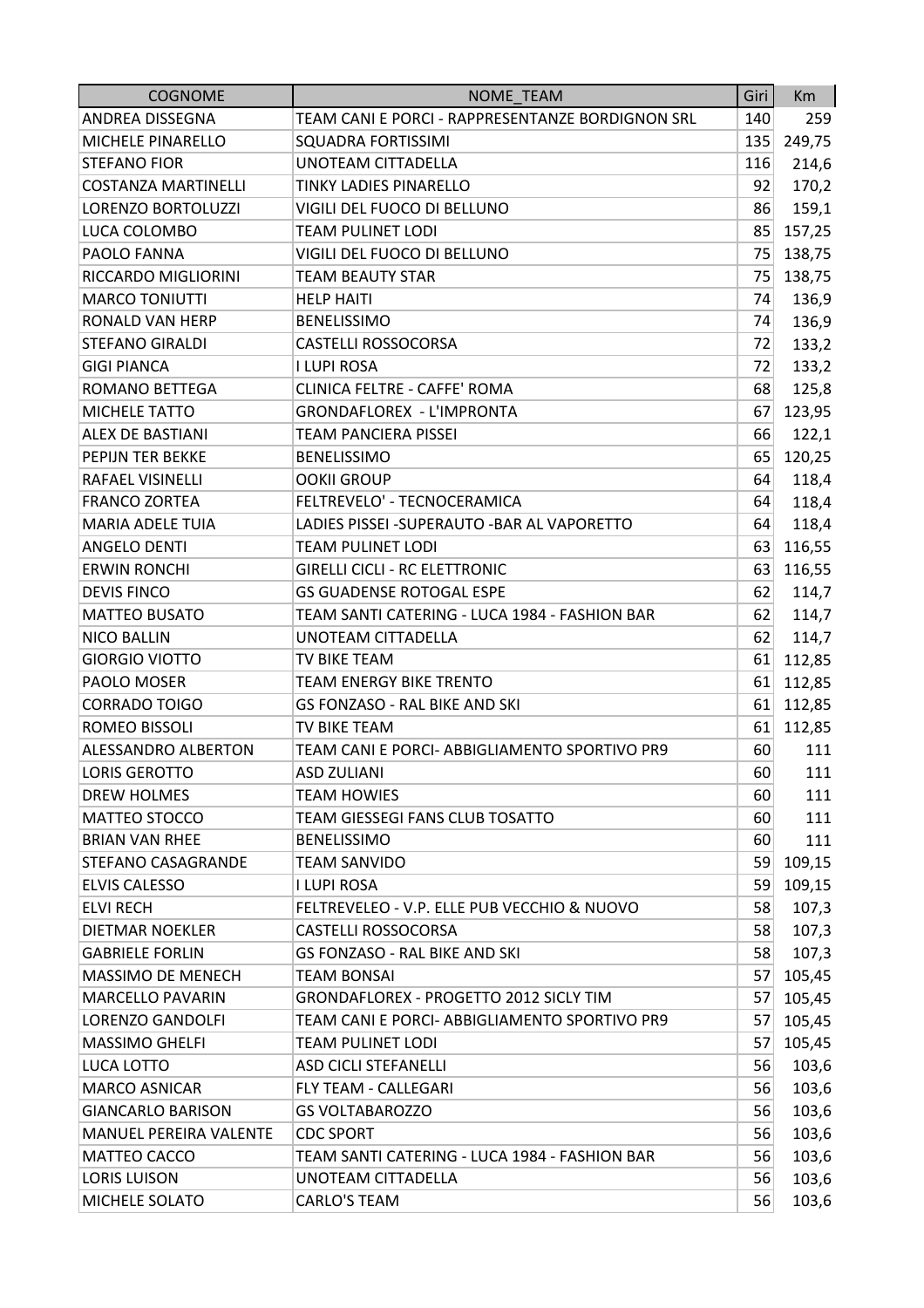| <b>ANDREA PERON</b>            | <b>CASTELLI ROSSOCORSA</b>                       | 56 | 103,6  |
|--------------------------------|--------------------------------------------------|----|--------|
| MIRKO D'INCA'                  | <b>GIRELLI CICLI - RC ELETTRONIC</b>             | 56 | 103,6  |
| <b>FRANCISCO JOSE MARTINEZ</b> | <b>CDC SPORT</b>                                 | 55 | 101,75 |
| <b>STEFANO FRATTA</b>          | TEAM BIKE SYSTEM - CARTAI DI SANTA GIUSTINA      | 55 | 101,75 |
| <b>MARIO CAVALLO</b>           | <b>MODESTO TEAM - GIALLO</b>                     | 55 | 101,75 |
| ANDREA COSTA                   | TEAM BIKE SYSTEM - CARTAI DI SANTA GIUSTINA      | 54 | 99,9   |
| <b>LUIGINO PREMIER</b>         | MANUELE BOARO FANS CLUB - CICLI PREMIER 2        | 54 | 99,9   |
| <b>FABRIZIO BORTOT</b>         | <b>TEAM VERNICIATURE BELLUNESI</b>               | 54 | 99,9   |
| <b>GIANLUCA FONTANA</b>        | <b>BICI CLUB AGRATE</b>                          | 54 | 99,9   |
| <b>MARZIO BRUSEGHIN</b>        | I LUPI GIALLI                                    | 54 | 99,9   |
| <b>FEDERICO GEROLIN</b>        | <b>ASD SAGITTA BIKE</b>                          | 54 | 99,9   |
| <b>LUCIANO BRESSAN</b>         | <b>GS GUADENSE ROTOGAL ESPE</b>                  | 54 | 99,9   |
| PAOLO RIVA                     | <b>CASTELLI ROSSOCORSA</b>                       | 54 | 99,9   |
| <b>OMAR AMATO</b>              | <b>TEAM PULINET LODI</b>                         | 54 | 99,9   |
| <b>IVAN RAVAIOLI</b>           | <b>I LUPI GIALLI</b>                             | 54 | 99,9   |
| <b>MATTIAS GETTI</b>           | <b>GS FREE BIKE</b>                              | 53 | 98,05  |
| <b>MARTINA ARSIE'</b>          | LADIES PISSEI - SUPERAUTO - BAR AL VAPORETTO     | 53 | 98,05  |
| <b>FABRIZIO CAZZOLA</b>        | <b>TEGA TEAM</b>                                 | 53 |        |
| MASSIMILIANO ZANOLLA           | <b>GIRELLI CICLI - RC ELETTRONIC</b>             | 53 |        |
| <b>OMAR PAULETTI</b>           | GRONDAFLOREX - PROGETTO 2012 SICLY TIM           | 53 |        |
| LORENZO RAVAGNIN               | THE CLAN                                         | 53 |        |
| <b>ANTONIO JESUS CABELLO</b>   | <b>CDC SPORT</b>                                 | 53 |        |
|                                |                                                  |    |        |
| <b>CESARE BERDIN</b>           | TEAM CANI E PORCI - RAPPRESENTANZE BORDIGNON SRL | 53 |        |
| <b>MAURO BERRO</b>             | DREAM CYCLING TEAM - PESCHERIA GIORGIONE         | 52 |        |
| RODOLFO TACCHETTO              | <b>ASD ZULIANI</b>                               | 52 |        |
| NICOLA PAVAN                   | UNOTEAM CITTADELLA                               | 52 |        |
| <b>WALTER GAIOTTO</b>          | <b>CROCETTA BIKE</b>                             | 52 |        |
| <b>ALEXANDER BIEWALD</b>       | <b>ASD CICLI STEFANELLI</b>                      | 52 |        |
| <b>FLAVIO BONTORIN</b>         | <b>GS GUADENSE ROTOGAL ESPE</b>                  | 52 |        |
| <b>SIMONE SARZO</b>            | <b>GS GUADENSE ROTOGAL ESPE</b>                  | 52 |        |
| <b>ANDREA BONA</b>             | PEDALE FELTRINO OLD                              | 52 |        |
| <b>CAROLA SKARABELA</b>        | LADIES PISSEI - SUPERAUTO - BAR AL VAPORETTO     | 52 |        |
| <b>CARLOS ALBERTO</b>          | CARLO'S TEAM                                     | 52 |        |
| <b>ADRIAN GUNN WILSON</b>      | <b>TEAM HOWIES</b>                               | 51 |        |
| <b>MAURIZIO SCOLLO</b>         | <b>ASD CICLI STEFANELLI</b>                      | 51 |        |
| CLAUDIO BERNARDI               | MR FRANCESCONI TOUR ZECCHINON CUCINE             | 51 |        |
| <b>GEORG GURSCHLER</b>         | <b>CROCETTA BIKE</b>                             | 51 |        |
| <b>PAOLO BENVENUTO</b>         | ASD CICLOTURISTICA PORTOGRUARESE                 | 51 |        |
| <b>BJORN RICHITES</b>          | <b>ENGELHORN</b>                                 | 51 |        |
| <b>ALEX BOTTAREL</b>           | <b>ASD SOLIGHETTO</b>                            | 51 |        |
| LORENZO BERNARDI               | <b>ASD SOLIGHETTO</b>                            | 51 |        |
| <b>MATTEO ALBAN</b>            | <b>GRONDAFLOREX - PROGETTO 2012 SICLY TIM</b>    | 51 |        |
| <b>MATTIA BATTISTON</b>        | <b>GS VOLTABAROZZO</b>                           | 51 |        |
| <b>MANUEL MARTELLO</b>         | <b>BAR GIUSTI VILLAGA - LATTONERIA FANTINEL</b>  | 50 |        |
| <b>STEFANO BIANCO</b>          | THE CLAN                                         | 50 |        |
| <b>ANDREA TODERINI</b>         | TEAM PANCIERA PISSEI                             | 50 |        |
| LUCA DALLA COSTA               | TEAM CANI E PORCI- ABBIGLIAMENTO SPORTIVO PR9    | 50 |        |
| <b>HAZEL WAKEFIELD</b>         | <b>TEAM HOWIES</b>                               | 50 |        |
| <b>IVAN VULCAN</b>             | <b>TEAM ENERGY BIKE TRENTO</b>                   | 50 |        |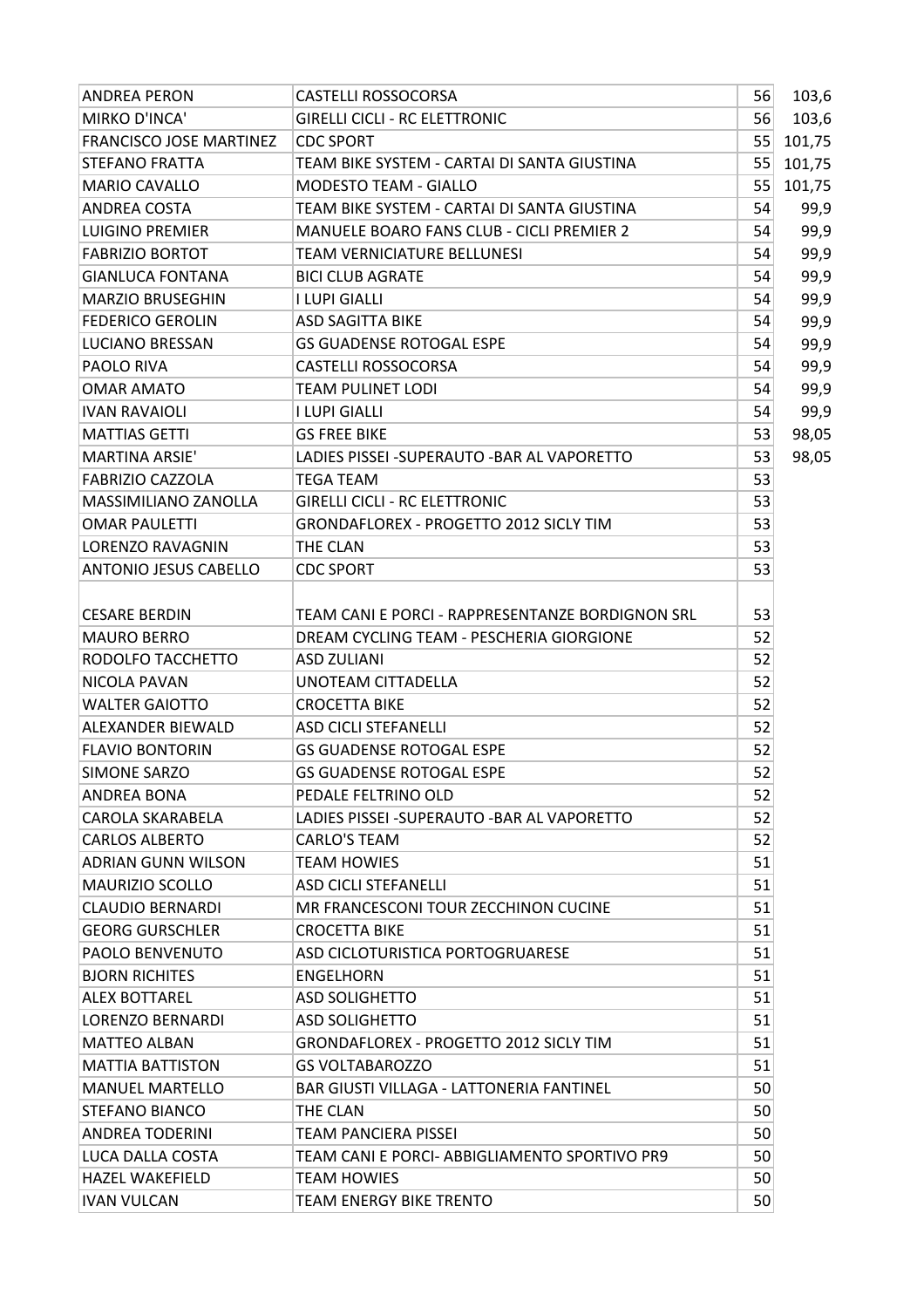| <b>DEVIDE CECCHIN</b>         | <b>GRONDAFLOREX - L'IMPRONTA</b>                 | 50 |
|-------------------------------|--------------------------------------------------|----|
| <b>DAVIDE BECCARO</b>         | <b>GRONDAFLOREX - PROGETTO 2012 SICLY TIM</b>    | 50 |
| YOGY BEEUSWAERT               | <b>MANIFATTURA VALCISMON</b>                     | 50 |
| NICOLA TESSARO                | TEAM BEAUTY STAR                                 | 50 |
| <b>ALBERTO DE CARLI</b>       | <b>GRONDAFLOREX - L'IMPRONTA</b>                 | 50 |
| <b>BERNHARD PLAINER</b>       | <b>MANIFATTURA VALCISMON</b>                     | 50 |
| PAOLO TONIOLO                 | TEAM MANFROTTO                                   | 50 |
| <b>EDOARDO DALLA FONTANA</b>  | TEAM MANFROTTO                                   | 50 |
| PIETRO STOCCO                 | <b>TEAM BEAUTY STAR</b>                          | 49 |
| <b>MASSIMO BRUGIOLO</b>       | DIALTO SPORTSWEAR CORTINA                        | 49 |
| <b>DAVIDE GUNTRI</b>          | TEAM PULINET LODI                                | 49 |
| <b>MAURO DE BONA</b>          | <b>CERAMICA DOLOMITE FOREVER</b>                 | 49 |
| LINDA VISENTIN                | ASD ZULIANI                                      | 49 |
| <b>ALESSANDRO BIANCHIN</b>    | TEAM SANVIDO                                     | 49 |
| <b>STEFANO MARIN</b>          | <b>MANUELE BOARO FANS CLUB - CICLI PREMIER 2</b> | 49 |
| PAOLO SORATO                  | <b>CAFFE' PRINCIPE FELTRE</b>                    | 49 |
| <b>MARCO SPADA</b>            | <b>OOKII GROUP</b>                               | 49 |
| <b>JADER MORANDO</b>          | CICLI TURRINA ARCMAX CYCLING TEAM                | 49 |
| <b>GUIDO MALFER</b>           | <b>FLY TEAM - CALLEGARI</b>                      | 49 |
| ROBERTO TUFFANELLI            | PEDALE FELTRINO OLD                              | 49 |
| <b>MARCO GASPARINI</b>        | THE CLAN                                         | 49 |
| <b>GIANPIETRO GAZZOLA</b>     | <b>MANUELE BOARO FANS CLUB - CICLI PREMIER 2</b> | 48 |
| <b>MORENO DA ROLD</b>         | TEAM BONSAI                                      | 48 |
| <b>GER JAN VERDIJK</b>        | <b>BENELISSIMO</b>                               | 48 |
| <b>MIRKO GIOLI</b>            | <b>GS FONZASO</b>                                | 48 |
| <b>SANTE POSSAMAI</b>         | <b>ASD SOLIGHETTO</b>                            | 48 |
| <b>JURI PISELLI</b>           | <b>CICLI NERI CESENA</b>                         | 48 |
| <b>WILLIAM CALZOLARI</b>      | <b>MODESTO TEAM ARANCIO</b>                      | 48 |
| <b>MARCEL FLESCHHUT</b>       | <b>ENGELHORN</b>                                 | 48 |
| <b>MARIO COPPOLILLO</b>       | <b>FLY TEAM - CALLEGARI</b>                      | 48 |
| <b>GIANPIETRO CODOGNOTTO</b>  | <b>ASD SAGITTA BIKE</b>                          | 48 |
| <b>GIUSEPPE PALUMBO</b>       | TEAM GIESSEGI FANS CLUB TOSATTO                  | 48 |
| <b>ANDREA PIETROBON</b>       | DREAM CYCLING TEAM - PESCHERIA GIORGIONE         | 48 |
| <b>ANTONIO ORTIZ BARRANCO</b> | <b>TEAM CASTELLI WORLD</b>                       | 48 |
| NICOLA SIMIONI                | DREAM CYCLING TEAM - PESCHERIA GIORGIONE         | 47 |
| <b>MAURO GIOTTO</b>           | TEAM BIKE SYSTEM - CARTAI DI SANTA GIUSTINA      | 47 |
| MICHELE ROMANO                | CICLI NERI CESENA                                | 47 |
| <b>FABIO SIMONETTO</b>        | <b>TEAM PANCIERA PISSEI</b>                      | 47 |
| <b>MATTIA NEGROLI</b>         | DREAM CYCLING TEAM - PESCHERIA GIORGIONE         | 47 |
| <b>FABIO ZAMPIERI</b>         | <b>TEAM BEAUTY STAR</b>                          | 47 |
| <b>CLAUDIO COASSIN</b>        | ASD CICLOTURISTICA PORTOGRUARESE                 | 47 |
| <b>STEFANO SCHIAVON</b>       | <b>GS VOLTABAROZZO</b>                           | 47 |
| <b>FRANCESCA MARTINELLI</b>   | LADIES PISSEI -SUPERAUTO -BAR AL VAPORETTO       | 47 |
| LUCIANO BANINI                | ASD SAGITTA BIKE                                 | 47 |
| <b>ANTONIO SPOLAOR</b>        | DREAM CYCLING TEAM - PESCHERIA GIORGIONE         | 47 |
| <b>CRISTIAN ZANNINI</b>       | <b>GS FONZASO</b>                                | 47 |
| MARCO ZANNOL                  | <b>GRONDAFLOREX - L'IMPRONTA</b>                 | 47 |
| DAMIANO FLOREAN               | ASD CICLOTURISTICA PORTOGRUARESE                 | 47 |
| <b>SANDRO TORTOLATO</b>       | <b>CAFFE' PRINCIPE FELTRE</b>                    | 47 |
| <b>IVANA FURLAN</b>           | LADIES PISSEI - SUPERAUTO - BAR AL VAPORETTO     | 47 |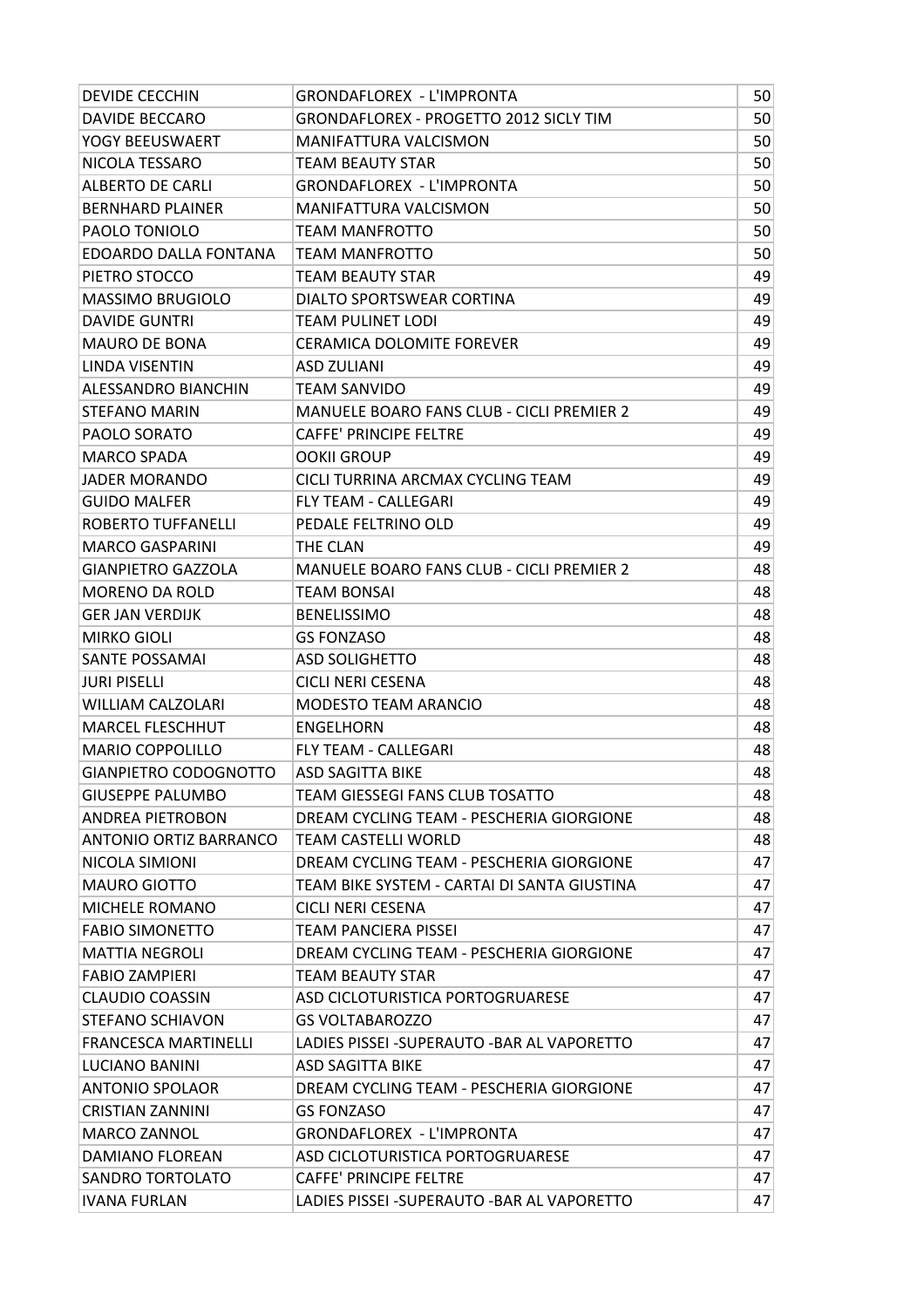| ALBERTO DALLA CORTE        | TEAM BONSAI                                      | 46 |
|----------------------------|--------------------------------------------------|----|
| <b>ALESSIO LEO</b>         | <b>ASD CICLI STEFANELLI</b>                      | 46 |
| MICHAEL GANNOPOLSKIJ       | <b>ENGELHORN</b>                                 | 46 |
| <b>DIRK JANSEN</b>         | <b>BENELISSIMO</b>                               | 46 |
| <b>LUCA BALLADORE</b>      | <b>TEAM SANVIDO</b>                              | 46 |
| <b>FEDERICO BONTORIN</b>   | <b>GS GUADENSE ROTOGAL ESPE</b>                  | 46 |
| ANDREA DEL PICCOLO         | THE CLAN                                         | 46 |
| <b>CESARE PASINI</b>       | <b>GC FERALPI</b>                                | 46 |
| <b>THOMAS FORNO</b>        | TEAM CASTELLI WORLD                              | 46 |
| <b>SILVANO BUSETTI</b>     | <b>ASD ZULIANI</b>                               | 46 |
| <b>JULIO SANCHEZ</b>       | <b>CDC SPORT</b>                                 | 46 |
| <b>GIANCARLO BESA</b>      | TEAM PLANET SHOP EUROVELO                        | 46 |
| NICOLA CASSOL              | TEAM SANVIDO                                     | 46 |
| MASSIMILIANO ZAOUALI       | <b>GS FREE BIKE</b>                              | 46 |
| LEOPOLDO CORRA'            | I LUPI GIALLI                                    | 46 |
| PAOLO PELLEGRINI           | <b>TEAM ENERGY BIKE TRENTO</b>                   | 46 |
| <b>FRANCO LANZA</b>        | <b>MANUELE BOARO FANS CLUB - CICLI PREMIER 1</b> | 46 |
| <b>ARNALDO PADOIN</b>      | <b>ASD SOLIGHETTO</b>                            | 46 |
| <b>DARIO VIECELI</b>       | <b>GS FONZASO</b>                                | 46 |
| MARCELLO DAMIANI           | <b>HELP HAITI</b>                                | 46 |
| <b>SIMONE ORLER</b>        | <b>GS FONZASO</b>                                | 45 |
| <b>SERGIO MONTAGNER</b>    | THE CLAN                                         | 45 |
| ANDREA DE BONA             | <b>OOKII GROUP</b>                               | 45 |
| NICOLA LUCCHETTA           | TEAM SANTI CATERING - LUCA 1984 - FASHION BAR    | 45 |
| <b>FLORIANO BEE</b>        | <b>GS FONZASO</b>                                | 45 |
| ALESSANDRO BARBA           | <b>GC FERALPI</b>                                | 45 |
| <b>MAURO PILAT</b>         | <b>TEGA TEAM</b>                                 | 45 |
| <b>GIOVANNI ZUCCOLOTTO</b> | TEAM VERNICIATURE BELLUNESI                      | 45 |
| <b>FEDERICO DAL PONTI</b>  | TEAM SANVIDO                                     | 45 |
| <b>ALESSIO GIRELLI</b>     | GRONDAFLOREX - PROGETTO 2012 SICLY TIM           | 45 |
| <b>GIACOMO BISSOLI</b>     | TV BIKE TEAM                                     | 45 |
| <b>DEVID ZUGLIAN</b>       | PEDALE FELTRINO TBH - I GODERECCI                | 45 |
| <b>LUCA PAIS MARDEN</b>    | <b>TEAM BEAUTY STAR</b>                          | 44 |
| ALESSANDRO SCHIAVON        | <b>CROCETTA BIKE</b>                             | 44 |
| <b>MANUEL MONESTIER</b>    | <b>GUSPATRIA</b>                                 | 44 |
| LUCA MOROSIN               | TEAM CANI E PORCI- ABBIGLIAMENTO SPORTIVO PR9    | 44 |
| <b>ANDREA DE BORTOLI</b>   | <b>BAR GIUSTI VILLAGA - LATTONERIA FANTINEL</b>  | 44 |
| <b>ANDREA BAU</b>          | <b>TEAM MANFROTTO</b>                            | 44 |
| <b>FABRIZIO MORETTI</b>    | <b>GS FREE BIKE</b>                              | 44 |
| <b>MARCO RUBIN</b>         | PEDALE FELTRINO MTB                              | 44 |
| <b>MATTEO BONFANDINI</b>   | <b>GS FONZASO - RAL BIKE AND SKI</b>             | 44 |
| <b>CRESCENZO SANTELIA</b>  | <b>HELP HAITI</b>                                | 44 |
| MICHELE D'ALBERTO          | FELTREVELO' - TECNOCERAMICA                      | 44 |
| <b>ANDREA SALTINI</b>      | TEAM BEAUTY STAR                                 | 44 |
| <b>ALBERTO RAVEANE</b>     | <b>GC ZUMELLESI - BAR ALLA STANGA</b>            | 44 |
| <b>RENAUDE BACCHIET</b>    | TEAM SUNRISE CAFFE' VECCHIA CORTE                | 44 |
| <b>SALVATORE SCUDERI</b>   | <b>GS FONZASO - RAL BIKE AND SKI</b>             | 43 |
| ALESSANDRO ZONTA           | TEAM SANTI CATERING - LUCA 1984 - FASHION BAR    | 43 |
| NICOLO' SPAGNOLI           | I LUPI ROSA                                      | 43 |
| <b>MATTIA DE PAOLI</b>     | <b>OOKII GROUP</b>                               | 43 |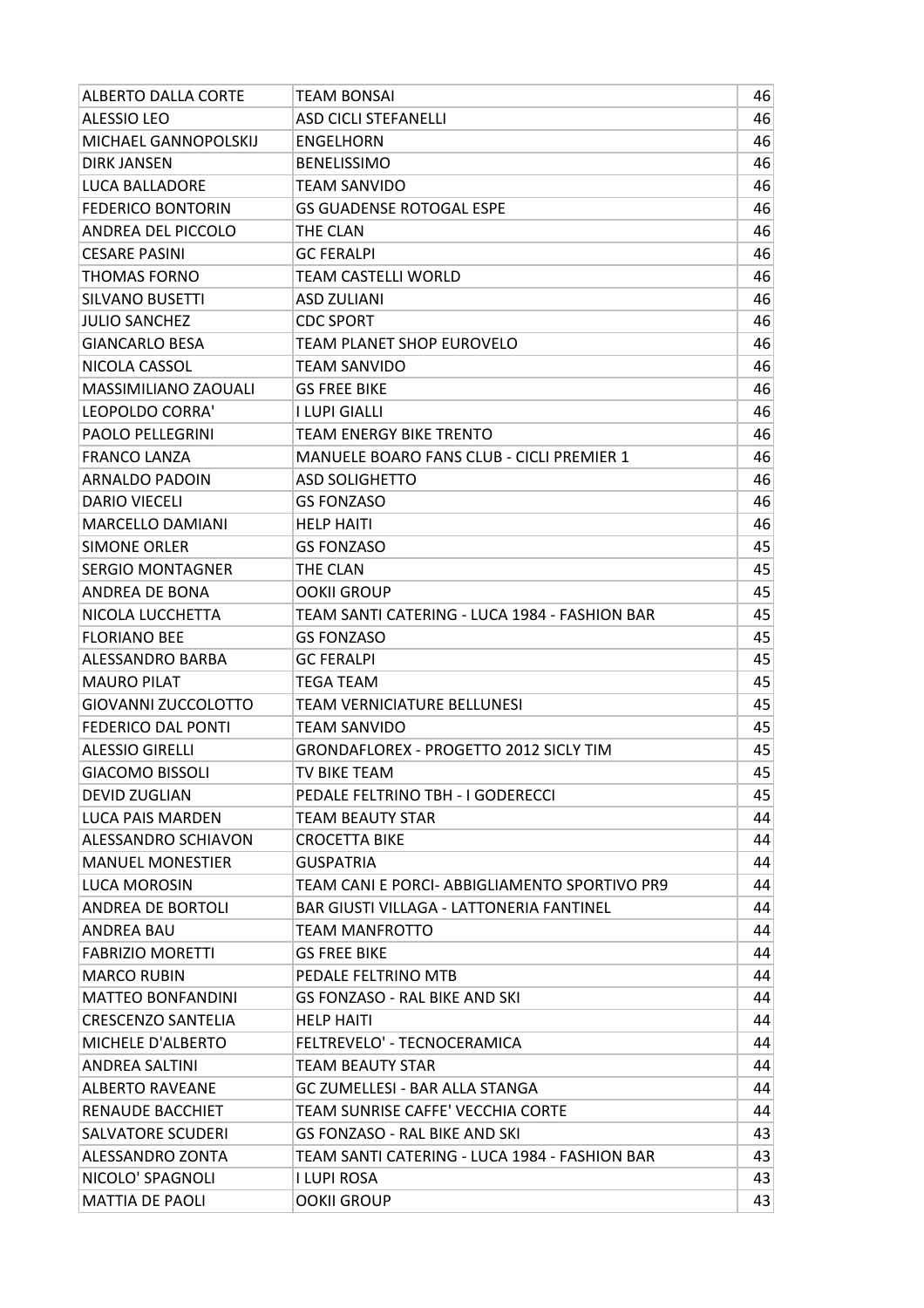| <b>PAOLO PAGANIN</b>         | TEAM BIKE SYSTEM - CARTAI DI SANTA GIUSTINA      | 43 |
|------------------------------|--------------------------------------------------|----|
| ANDREA CEI                   | I LUPI GIALLI                                    | 43 |
| <b>GIANPAOLO PILAT</b>       | <b>TEGA TEAM</b>                                 | 43 |
| <b>ERMES CASANOVA</b>        | TEAM PLANET SHOP EUROVELO                        | 43 |
| <b>MARCO CALESSO</b>         | TV BIKE TEAM                                     | 43 |
| <b>FLAVIO TASCA</b>          | <b>GS GUADENSE ROTOGAL ESPE</b>                  | 43 |
| <b>DANIELE SALVADOR</b>      | DREAM CYCLING TEAM - PESCHERIA GIORGIONE         | 43 |
| <b>GIANBATTISTA D'AMBROS</b> | PEDALE FELTRINO TBH - I GODERECCI                | 43 |
| <b>GIANLUCA STECCA</b>       | <b>CROCETTA BIKE</b>                             | 43 |
| <b>RUBEN LIGHTFOOT</b>       | <b>TEAM HOWIES</b>                               | 43 |
| <b>MASSIMO SIMEONI</b>       | TEAM GIESSEGI FANS CLUB TOSATTO                  | 43 |
| MICHELE GALLINA              | <b>CROCETTA BIKE</b>                             | 43 |
| <b>DENIS ALLEGRETTO</b>      | <b>CLINICA FELTRE - CAFFE' ROMA</b>              | 43 |
| <b>MIRCO BIANCHIN</b>        | SANT'ANNA TEAM SIDI                              | 43 |
| <b>GREGORIO RECH</b>         | TEAM SANVIDO                                     | 43 |
| <b>VALENTINO PICCOLIN</b>    | SC MIONETTO VALDOBBIADENE                        | 43 |
| <b>IVAN PAVAN</b>            | <b>ASD ZULIANI</b>                               | 43 |
| <b>MANUELA ARGENTA</b>       | <b>FLOWERS GIRELLI</b>                           | 42 |
|                              |                                                  |    |
| DARIO ZONTA                  | TEAM CANI E PORCI - RAPPRESENTANZE BORDIGNON SRL | 42 |
| <b>MAGDA GENUIN</b>          | TINKY LADIES PINARELLO                           | 42 |
| <b>ALESSANDRO PAULETTI</b>   | PEDALE FELTRINO MTB                              | 42 |
| <b>LUCIANO TREVISAN</b>      | PEDALE FELTRINO OLD                              | 42 |
| <b>ERIK IOB</b>              | <b>CLINICA FELTRE - CAFFE' ROMA</b>              | 42 |
| <b>MASSIMO BERTELLE</b>      | FELTREVELO' - TECNOCERAMICA                      | 42 |
| <b>ANDREA MORGANTI</b>       | <b>FLY TEAM - CALLEGARI</b>                      | 42 |
| <b>ENRICO ZANOLLA</b>        | <b>MODESTO TEAM ARANCIO</b>                      | 42 |
| <b>STEFANO BALDAN</b>        | <b>ASD CICLI STEFANELLI</b>                      | 42 |
| ANGELO QUARENA               | <b>GC FFRALPI</b>                                | 42 |
| MICHELE MARCHESANI           | TEAM VERNICIATURE BELLUNESI                      | 42 |
| <b>GIORGIA MARCHESIN</b>     | SPRINT VIDOR EDILSOLIGO LA VALLATA               | 42 |
| <b>ANDREA PICCOLI</b>        | <b>CAFFE' PRINCIPE FELTRE</b>                    | 42 |
| <b>MASSIMO CECCATO</b>       | <b>CROCETTA BIKE</b>                             | 42 |
| <b>WALTER DE NARD</b>        | TEAM SANVIDO                                     | 42 |
| <b>LUCA FANTINEL</b>         | <b>BAR GIUSTI VILLAGA - LATTONERIA FANTINEL</b>  | 42 |
| <b>DIEGO BELLI</b>           | DIALTO SPORTSWEAR CORTINA                        | 42 |
| <b>FILIPPO NARDI</b>         | MR FRANCESCONI TOUR ZECCHINON CUCINE             | 42 |
| <b>LORIS TONET</b>           | <b>GIRELLI CICLI - RC ELETTRONIC</b>             | 42 |
| <b>LUIGI PERUZZO</b>         | IL CASTAGNER                                     | 42 |
| <b>IVAN SOMMACAL</b>         | <b>OOKII GROUP</b>                               | 42 |
| <b>COSTANTINO ZANETTI</b>    | <b>CROCETTA BIKE</b>                             | 42 |
| <b>PAOLO SANDINI</b>         | <b>MANUELE BOARO FANS CLUB - CICLI PREMIER 2</b> | 42 |
| <b>GIORGIO FRACCARO</b>      | TEAM GIESSEGI FANS CLUB TOSATTO                  | 41 |
| LORENZO SANCO                | <b>GS VOLTABAROZZO</b>                           | 41 |
| ALESSANDRO CASSOLATO         | TEAM SANTI CATERING - LUCA 1984 - FASHION BAR    | 41 |
| <b>MARCO CORSO</b>           | FELTREVELEO - V.P. ELLE PUB VECCHIO & NUOVO      | 41 |
| <b>MATTEO TRENTIN</b>        | GRONDAFLOREX - PROGETTO 2012 SICLY TIM           | 41 |
| <b>CLAUDIO STIVAL</b>        | ASD SAGITTA BIKE                                 | 41 |
| <b>STEFANO GASPERIN</b>      | PEDALE FELTRINO MTB                              | 41 |
| <b>FABIO BIZZOTTO</b>        | TEAM SANTI CATERING - LUCA 1984 - FASHION BAR    | 41 |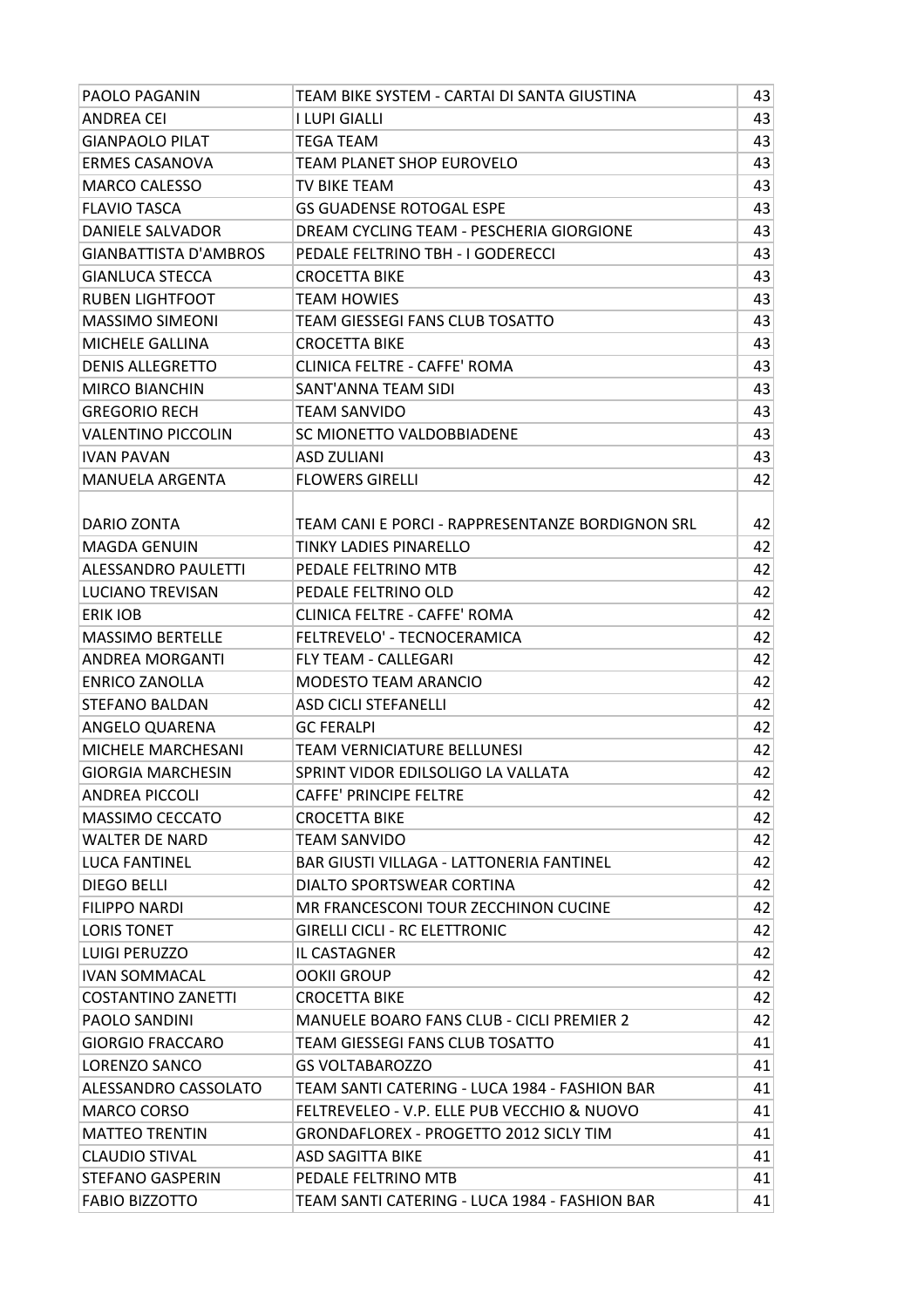| RUDY FERRACIN               | SC MIONETTO VALDOBBIADENE                        | 41 |
|-----------------------------|--------------------------------------------------|----|
| <b>DIDIER BLANC</b>         | TEAM CASTELLI WORLD                              | 41 |
| MAURIZIO ALUOTTO            | PEDALE FELTRINO TBH - I GODERECCI                | 41 |
| STEFANO TONIAZZO            | TEAM MANFROTTO                                   | 41 |
| <b>MAURIZIO BRESSANIN</b>   | <b>GS GUADENSE ROTOGAL ESPE</b>                  | 41 |
| <b>ALBERTO MERLO</b>        | TEAM CASTELLI WORLD                              | 41 |
| <b>GIANPIETRO SLONGO</b>    | <b>MODESTO TEAM ARANCIO</b>                      | 41 |
| <b>LUCA FUMANELLI</b>       | TEAM ENERGY BIKE TRENTO                          | 41 |
| <b>DANIELE ANDREINA</b>     | TEAM SUNRISE CAFFE' VECCHIA CORTE                | 41 |
| <b>DAVIDE MAGON</b>         | <b>GRONDAFLOREX - PROGETTO 2012 SICLY TIM</b>    | 41 |
| <b>DENIS MIGOTTO</b>        | I LUPI ROSA                                      | 41 |
| <b>MICHELA GORINI</b>       | LADIES PISSEI -SUPERAUTO -BAR AL VAPORETTO       | 41 |
| <b>CLAUDIO TAGLIAPIETRA</b> | TEAM BIKE SYSTEM - CARTAI DI SANTA GIUSTINA      | 41 |
| <b>STEFANO LEALI</b>        | <b>GC FERALPI</b>                                | 41 |
| <b>MARIO MONTAGNER</b>      | THE CLAN                                         | 41 |
| <b>DANIELE ZAMPIERI</b>     | <b>CICLI NERI CESENA</b>                         | 41 |
| SILVANO FAORO               | AR10 TEAM & A3 SOLUZIONI INFORMATICHE            | 41 |
| <b>ANDREA FABRIS</b>        | MR FRANCESCONI TOUR ZECCHINON CUCINE             | 41 |
| <b>PAUL WHITFIELD</b>       | TEAM CASTELLI WORLD                              | 41 |
| <b>OLVES SAVARIS</b>        | <b>OOKII GROUP</b>                               | 41 |
| <b>GIOVANNI DE BORTOLI</b>  | SANT'ANNA TEAM MAPEI                             | 41 |
| PAOLO FAVERO                | SPRINT VIDOR EDILSOLIGO LA VALLATA               | 41 |
| <b>MATTIA ZANON</b>         | <b>MODESTO TEAM - GIALLO</b>                     | 41 |
| <b>FABRIZIO SCOPEL</b>      | PEDALE FELTRINO TBH - I GODERECCI                | 41 |
| <b>IACOPO DE IULIS</b>      | <b>GC FERALPI</b>                                | 41 |
| PHILIPPE BLANC              | TEAM CASTELLI WORLD                              | 41 |
| LUCA REDI                   | <b>MODESTO TEAM - GIALLO</b>                     | 41 |
| <b>CRISTIAN CAVICCHI</b>    | <b>FLY TEAM - CALLEGARI</b>                      | 41 |
| <b>GIANNI DAL BELLO</b>     | TEAM SANTI CATERING - LUCA 1984 - FASHION BAR    | 41 |
| <b>CARLO TOMASELLA</b>      | <b>MODESTO TEAM ARANCIO</b>                      | 41 |
| <b>SERGIO MARES</b>         | FELTREVELEO - V.P. ELLE PUB VECCHIO & NUOVO      | 41 |
| <b>DENIS POLLONI</b>        | TEAM PLANET SHOP EUROVELO                        | 41 |
| <b>CHIARI FARAON</b>        | MR FRANCESCONI TOUR ZECCHINON CUCINE             | 40 |
| <b>GIANNI LOVATEL</b>       | <b>CERAMICA DOLOMITE FOREVER</b>                 | 40 |
| PAOLO MOLON                 | <b>GS VOLTABAROZZO</b>                           | 40 |
| <b>FABIANO FACCIN</b>       | TV BIKE TEAM                                     | 40 |
| <b>MASSIMO BOSCAINI</b>     | CICLI TURRINA ARCMAX CYCLING TEAM                | 40 |
| <b>MICHELE SARTOR</b>       | PEDALE FELTRINO TBH - I GODERECCI                | 40 |
| WILLIAM IOB                 | <b>CLINICA FELTRE - CAFFE' ROMA</b>              | 40 |
| <b>STEFAN KOPF</b>          | <b>MANIFATTURA VALCISMON</b>                     | 40 |
| <b>DANIELE GRIDEL</b>       | <b>HELP HAITI</b>                                | 40 |
| <b>ANDREA BURLON</b>        | TEAM SUNRISE CAFFE' VECCHIA CORTE                | 40 |
| <b>MARCO ZERBO</b>          | <b>MANUELE BOARO FANS CLUB - CICLI PREMIER 1</b> | 40 |
| <b>ALDO SARTOR</b>          | PEDALE FELTRINO OLD                              | 40 |
| ALDO ALVERA'                | DIALTO SPORTSWEAR CORTINA                        | 40 |
| <b>PAOLO VARACALLI</b>      | I LUPI ROSA                                      | 40 |
| <b>STEFANO ZENERE</b>       | <b>TEAM BEAUTY STAR</b>                          | 40 |
| <b>ALBERTO PERERA</b>       | TEAM SANVIDO                                     | 40 |
| DARIO MARAGA                | TEAM BONSAI                                      | 40 |
| <b>ALESSANDRO CHIAPPINI</b> | TEAM PLANET SHOP EUROVELO                        | 40 |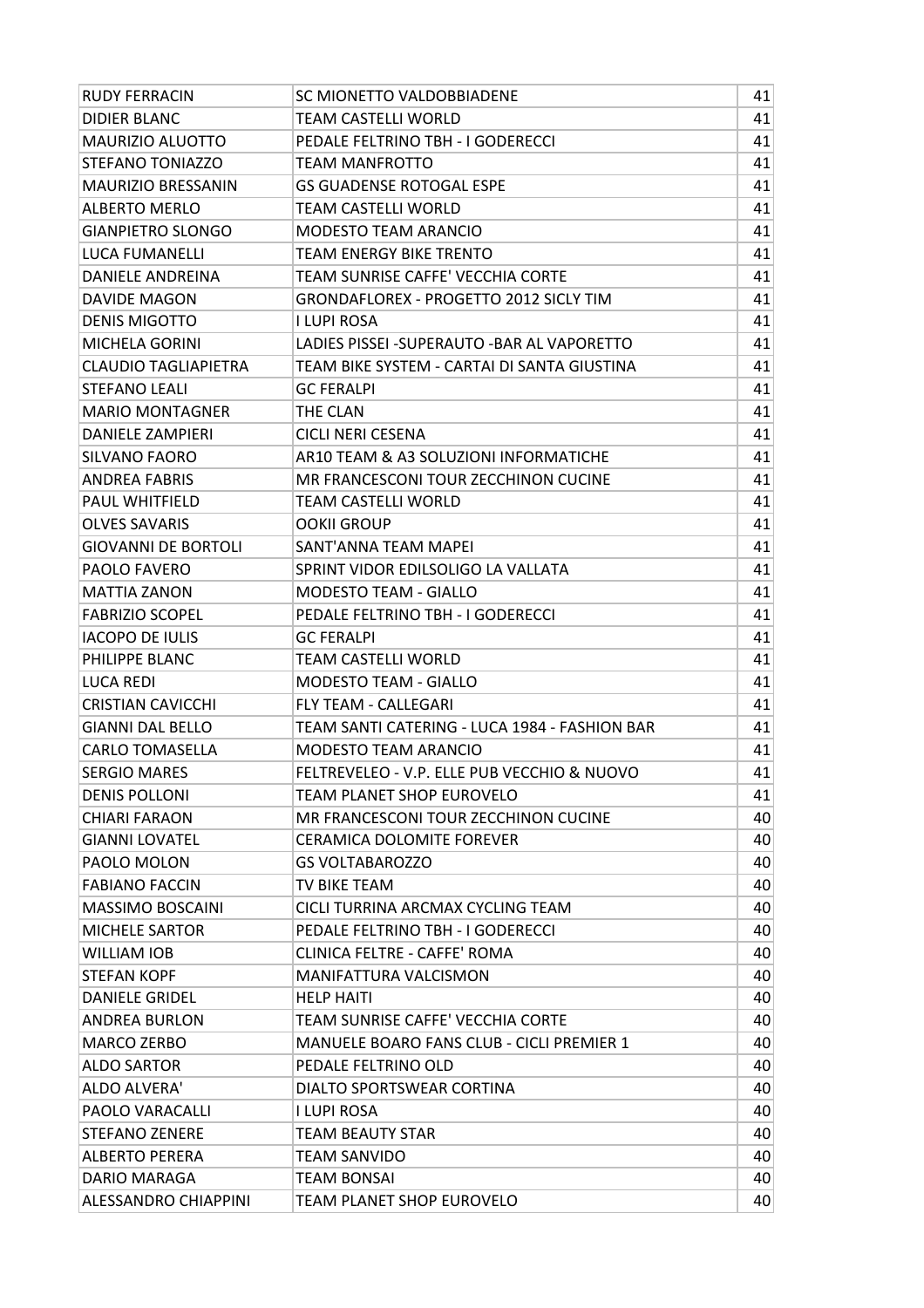| <b>LUCA MONTIBELLER</b>      | PEDALE FELTRINO TBH - I GODERECCI                | 40 |
|------------------------------|--------------------------------------------------|----|
| <b>SIMONE TARRARAN</b>       | <b>GRONDAFLOREX - L'IMPRONTA</b>                 | 40 |
| <b>FILIPPO MARGUTTI</b>      | <b>TEAM PANCIERA PISSEI</b>                      | 40 |
| <b>TIZIANA CELATO</b>        | <b>FLOWERS GIRELLI</b>                           | 40 |
| <b>RENATO LORENZON</b>       | <b>ASD ZULIANI</b>                               | 40 |
| <b>ADRIANO TAITA</b>         | <b>OOKII GROUP</b>                               | 40 |
| <b>FABIO CANAL</b>           | CERAMICA DOLOMITE FOREVER                        | 39 |
| <b>MATTIA TURRINA</b>        | CICLI TURRINA ARCMAX CYCLING TEAM                | 39 |
| <b>MARCO STEFANI</b>         | SC MIONETTO VALDOBBIADENE                        | 39 |
| <b>GIORGIA SCHENAL</b>       | <b>FLOWERS GIRELLI</b>                           | 39 |
| <b>GIOVANNI ARGENTI</b>      | VIGILI DEL FUOCO DI BELLUNO                      | 39 |
| STEFANO SILVATICO            | TEAM PULINET LODI                                | 39 |
| <b>FABIO PELLEGRINO</b>      | FELTREVELEO - V.P. ELLE PUB VECCHIO & NUOVO      | 39 |
| <b>LUCA GASPERONI</b>        | <b>CICLI NERI CESENA</b>                         | 39 |
| <b>GIULIANO COLTRI</b>       | CICLI TURRINA ARCMAX CYCLING TEAM                | 39 |
| <b>DAVIDE TACCHINI</b>       | <b>GC ZUMELLESI - BAR ALLA STANGA</b>            | 39 |
| <b>MICHELE ARDUINI</b>       | CICLI TURRINA ARCMAX CYCLING TEAM                | 39 |
| <b>GABRIELE CAVICCHI</b>     | <b>FLY TEAM - CALLEGARI</b>                      | 39 |
| DAVORIN SKVARIDLO            | CASTELLI ROSSOCORSA                              | 39 |
| <b>MAURIZIO MONTAGNER</b>    | <b>MANUELE BOARO FANS CLUB - CICLI PREMIER 2</b> | 39 |
| LUCA LOZZA                   | DIALTO SPORTSWEAR CORTINA                        | 39 |
| <b>SERGIO ZALLOT</b>         | GC ZUMELLESI - BAR ALLA STANGA                   | 39 |
| <b>MAURO DE ROCCO</b>        | MR FRANCESCONI TOUR ZECCHINON CUCINE             | 39 |
| <b>OSCAR TRINCA</b>          | TEAM GIESSEGI FANS CLUB TOSATTO                  | 39 |
| <b>JESUS VELASCO CAMACHO</b> | <b>CDC SPORT</b>                                 | 39 |
| <b>MAURIZIO ZANETTI</b>      | <b>MODESTO TEAM - GIALLO</b>                     | 39 |
| <b>MAURIZIO LUCCA</b>        | TV BIKE TEAM                                     | 39 |
| <b>KATYUSA GENTILIN</b>      | <b>FLOWERS GIRELLI</b>                           | 39 |
| <b>MIRKO CAVAGNINI</b>       | <b>GC FERALPI</b>                                | 39 |
| <b>PAOLO BETTINI</b>         | CASTELLI ROSSOCORSA                              | 39 |
| <b>CATHERINE HERATY</b>      | <b>TEAM HOWIES</b>                               | 39 |
| <b>MAURO MOLON</b>           | <b>GS VOLTABAROZZO</b>                           | 39 |
| <b>DENIS IMBOLITO</b>        | <b>MODESTO TEAM - GIALLO</b>                     | 39 |
| <b>ANDREA BORON</b>          | TV BIKE TEAM                                     | 39 |
| <b>GABRIELE CASTELLETTI</b>  | CICLI TURRINA ARCMAX CYCLING TEAM                | 39 |
| ADY SASSO                    | TEAM SUNRISE CAFFE' VECCHIA CORTE                | 39 |
| <b>FULVIO BABICH</b>         | ASD CICLOTURISTICA PORTOGRUARESE                 | 39 |
| DANIELE GEBELIN              | <b>TEAM ENERGY BIKE TRENTO</b>                   | 39 |
| NICO BUZZATTI                | <b>TEAM VERNICIATURE BELLUNESI</b>               | 39 |
| <b>ALEX BENETTI</b>          | CICLI TURRINA ARCMAX CYCLING TEAM                | 39 |
| <b>MASSIMO RIZZI</b>         | CICLI TURRINA ARCMAX CYCLING TEAM                | 39 |
| EUGENIO DE BORTOLI           | SANT'ANNA TEAM MAPEI                             | 39 |
| ALBINO CORAZZIN              | SPRINT VIDOR EDILSOLIGO LA VALLATA               | 39 |
| <b>ERIS PELLIZZARI</b>       | TEAM SANTI CATERING - LUCA 1984 - FASHION BAR    | 39 |
| NICOLA ALBERTI               | DIALTO SPORTSWEAR CORTINA                        | 39 |
| <b>DANIELE TOLLARDO</b>      | AR10 TEAM & A3 SOLUZIONI INFORMATICHE            | 38 |
| MASSIMO CENTAZZO             | ASD CICLOTURISTICA PORTOGRUARESE                 | 38 |
| <b>MANUELE GALEOTTI</b>      | <b>FLY TEAM - CALLEGARI</b>                      | 38 |
| <b>MARCO ZATTA</b>           | <b>TEAM VERNICIATURE BELLUNESI</b>               | 38 |
| SIMONE PRADAL                | SPRINT VIDOR EDILSOLIGO LA VALLATA               | 38 |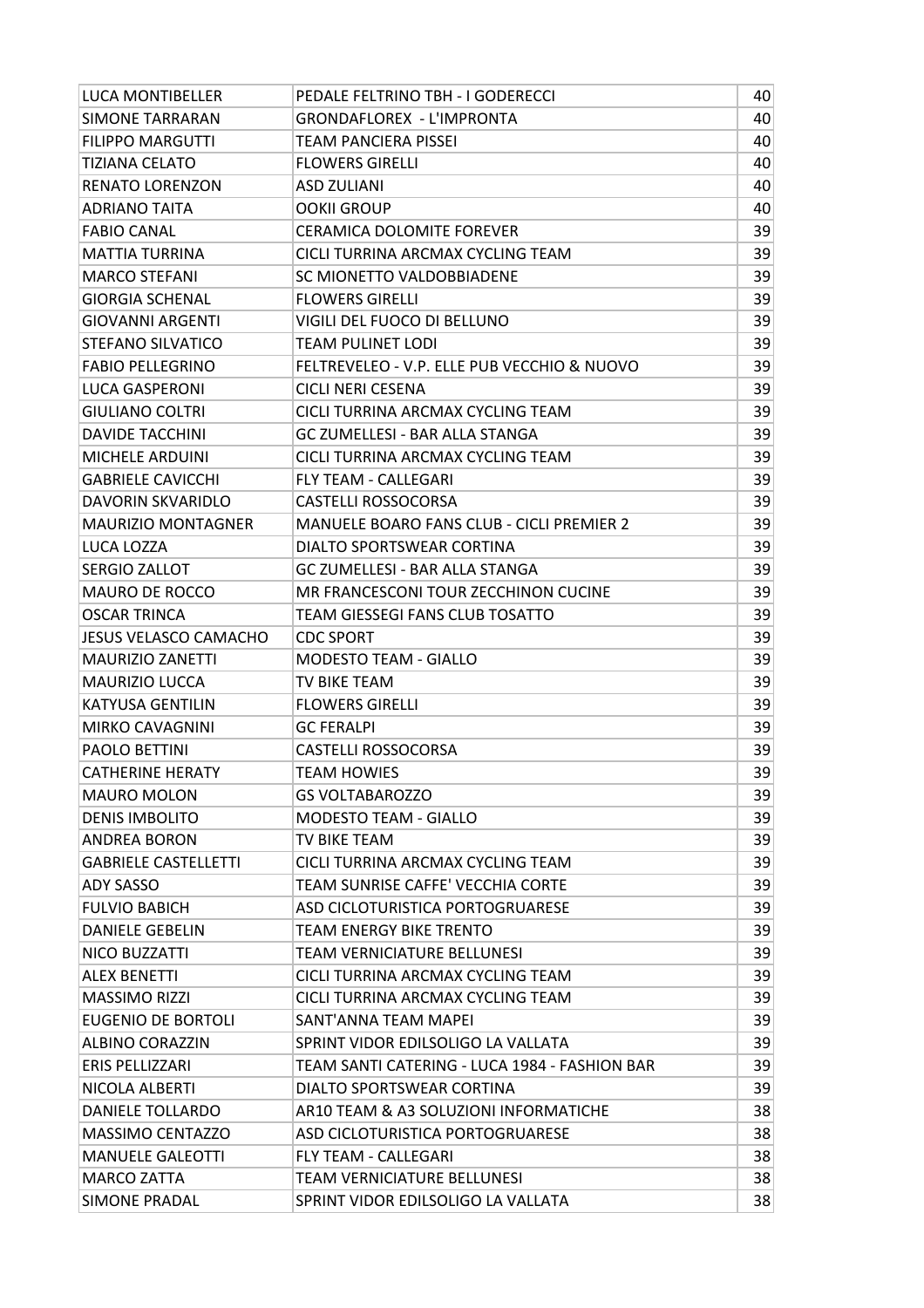| <b>JULIEN BARTHELEMY</b>   | TEAM CASTELLI WORLD                              | 38 |
|----------------------------|--------------------------------------------------|----|
| <b>ADRIANO GARBUIO</b>     | SANT'ANNA TEAM SIDI                              | 38 |
| <b>GIORGIO SLONGO</b>      | AR10 TEAM & A3 SOLUZIONI INFORMATICHE            | 38 |
| SIMONE SALET               | TEAM PLANET SHOP EUROVELO                        | 38 |
| <b>SERGIO BOARO</b>        | <b>MANUELE BOARO FANS CLUB - CICLI PREMIER 1</b> | 38 |
| TATIANA CAPPELLARO         | FELTREVELO' - TECNOCERAMICA                      | 38 |
| <b>CRISTIAN DEOLA</b>      | <b>GUSPATRIA</b>                                 | 38 |
| <b>MAURIZIO SACCHET</b>    | <b>OOKII GROUP</b>                               | 38 |
| KAI-UWE BRUNHOLZ           | <b>ENGELHORN</b>                                 | 38 |
| <b>ENRICO ROSSI</b>        | PEDALE FELTRINO MTB                              | 38 |
|                            |                                                  |    |
| RENATO MAZZOCCO            | TEAM CANI E PORCI - RAPPRESENTANZE BORDIGNON SRL | 38 |
| <b>DENNY PELLIZZARI</b>    | <b>GUSPATRIA</b>                                 | 38 |
| <b>ANDREA RIZZARDINI</b>   | <b>MODESTO TEAM ARANCIO</b>                      | 38 |
| <b>MASSIMILIANO BODO</b>   | PEDALE FELTRINO TBH - I GODERECCI                | 38 |
| <b>FRANCESCO CORNO</b>     | <b>BICI CLUB AGRATE</b>                          | 38 |
| DAVIDE ZANDO'              | SPRINT VIDOR EDILSOLIGO LA VALLATA               | 38 |
| <b>MANUEL SIMION</b>       | <b>CLINICA FELTRE - CAFFE' ROMA</b>              | 38 |
| <b>FRANCESCO MENEGAZZI</b> | <b>ASD ZULIANI</b>                               | 38 |
| <b>ROS ZAMPESE</b>         | <b>BAR GIUSTI VILLAGA - LATTONERIA FANTINEL</b>  | 38 |
| OMAR DE LUCA               | TEAM PLANET SHOP EUROVELO                        | 38 |
| <b>GIANNI CAMPANINI</b>    | CICLI NERI CESENA                                | 38 |
| <b>FABIO CONTESSOTTO</b>   | TEGA TEAM                                        | 38 |
| ALBERTO GORGOGLIONE        | TEAM VERNICIATURE BELLUNESI                      | 38 |
| ELIA SPAGNOLO              | TEAM MANFROTTO                                   | 38 |
| <b>PAUL HOLMES</b>         | <b>TEAM HOWIES</b>                               | 38 |
| <b>MARCO ARRIGONI</b>      | PEDALE FELTRINO TBH - I GODERECCI                | 38 |
| <b>MASSIMO CASSOL</b>      | <b>DIALTO SPORTSWEAR CORTINA</b>                 | 38 |
| SIMONE ZALLOT              | <b>GC ZUMELLESI - BAR ALLA STANGA</b>            | 38 |
| <b>GIANLUCA RANDAZZO</b>   | <b>FLY TEAM - CALLEGARI</b>                      | 38 |
| STEFANO D'ALESSIO          | <b>GC ZUMELLESI - BAR ALLA STANGA</b>            | 38 |
| <b>IVAN CIBIEN</b>         | <b>TEAM BONSAI</b>                               | 38 |
| <b>VALTER SEBENELLO</b>    | SC MIONETTO VALDOBBIADENE                        | 38 |
| <b>GABI SANCHEZ</b>        | <b>CDC SPORT</b>                                 | 38 |
| <b>ERCOLE MORES</b>        | PEDALE FELTRINO TBH - I GODERECCI                | 38 |
| <b>DANIELE SACCHET</b>     | TEAM SUNRISE CAFFE' VECCHIA CORTE                | 37 |
| <b>MARKUS RECH</b>         | ENGELHORN                                        | 37 |
| <b>GLORIA BEE</b>          | <b>GS FONZASO</b>                                | 37 |
| <b>EDDY CIROTTO</b>        | <b>MANUELE BOARO FANS CLUB - CICLI PREMIER 1</b> | 37 |
| ANGELO CARRARO             | <b>TEAM MANFROTTO</b>                            | 37 |
| STEFANO CARLO SLONGO       | <b>GRONDAFLOREX - L'IMPRONTA</b>                 | 37 |
| <b>MARCO ZANELLA</b>       | <b>IL CASTAGNER</b>                              | 37 |
| <b>IGOR TREMEA</b>         | TEAM SUNRISE CAFFE' VECCHIA CORTE                | 37 |
| <b>LUCA GASPARETTO</b>     | SANT'ANNA TEAM SIDI                              | 37 |
| <b>RENATO BRANCHER</b>     | <b>CERAMICA DOLOMITE FOREVER</b>                 | 37 |
| STEFANO FAVARO             | SANT'ANNA TEAM SIDI                              | 37 |
|                            |                                                  |    |
| <b>VALTER BATTAGLIA</b>    | TEAM CANI E PORCI - RAPPRESENTANZE BORDIGNON SRL | 37 |
| <b>MARCO BRANCHER</b>      | GC ZUMELLESI - BAR ALLA STANGA                   | 37 |
| <b>EROS DALL'O</b>         | FELTREVELO' - TECNOCERAMICA                      | 37 |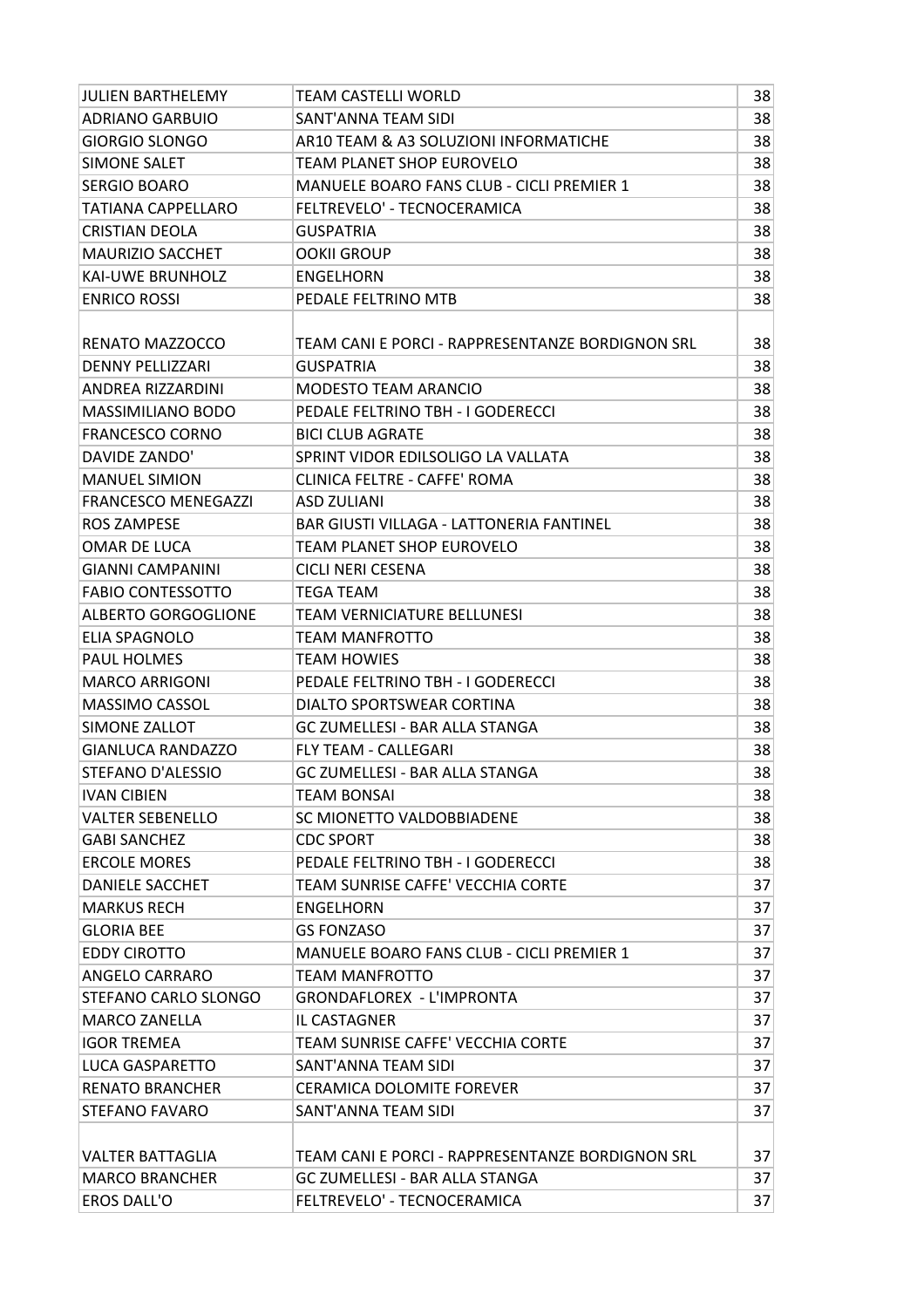| <b>SERGIO CALESSO</b>      | <b>I LUPI GIALLI</b>                          | 37 |
|----------------------------|-----------------------------------------------|----|
| LUCA PICCOLO               | <b>SANT'ANNA TEAM SIDI</b>                    | 37 |
| <b>STEFANO CRESCINI</b>    | <b>GC FERALPI</b>                             | 37 |
| <b>STEFANO DE BONI</b>     | <b>TEAM CASTELLI WORLD</b>                    | 37 |
| <b>DENIS CECCHIN</b>       | TEAM SANTI CATERING - LUCA 1984 - FASHION BAR | 37 |
| RICARDO AMONTI             | PEDALE FELTRINO OLD                           | 37 |
| <b>STEVE SMITH</b>         | <b>MANIFATTURA VALCISMON</b>                  | 37 |
| ERIK NESSENZIA             | UNOTEAM CITTADELLA                            | 37 |
| YVETTE FUSER               | <b>TINKY LADIES PINARELLO</b>                 | 37 |
| <b>ALFIO MARCHESAN</b>     | TEAM GIESSEGI FANS CLUB TOSATTO               | 37 |
| <b>GIUSEPPE PAULETTO</b>   | ASD CICLOTURISTICA PORTOGRUARESE              | 37 |
| LUCA ABATI                 | <b>CICLI NERI CESENA</b>                      | 37 |
| <b>MAURO RIGHES</b>        | FELTREVELEO - V.P. ELLE PUB VECCHIO & NUOVO   | 37 |
| <b>IVAN CECCATO</b>        | <b>OOKII GROUP</b>                            | 37 |
| <b>THOMAS ZOEGGELER</b>    | <b>TEAM PANCIERA PISSEI</b>                   | 37 |
| <b>FLAVIO DE BASTIANI</b>  | AR10 TEAM & A3 SOLUZIONI INFORMATICHE         | 37 |
| AMEDEO SEQUANI             | CICLI TURRINA ARCMAX CYCLING TEAM             | 37 |
| ANDREA DAL ZOT             | TEAM SUNRISE CAFFE' VECCHIA CORTE             | 37 |
| <b>CRISTIAN COLLESEI</b>   | <b>TEAM PANCIERA PISSEI</b>                   | 37 |
| PAOLO ROCCON               | <b>CERAMICA DOLOMITE FOREVER</b>              | 37 |
| <b>GIOVANNI ZANELLA</b>    | TEAM BIKE SYSTEM - CARTAI DI SANTA GIUSTINA   | 37 |
| <b>MAURO RUBIN</b>         | PEDALE FELTRINO MTB                           | 37 |
| ROBERTO DE CAPITANI        | <b>BICI CLUB AGRATE</b>                       | 37 |
| <b>TOMAS HAUSER</b>        | <b>TEAM CASTELLI WORLD</b>                    | 37 |
| ANDREA DALLA CORT          | <b>IL CASTAGNER</b>                           | 37 |
| MICHELE DE ZOTTI           | <b>TEGA TEAM</b>                              | 37 |
| <b>FRANCESCO D'AGOSTIN</b> | <b>ASD SOLIGHETTO</b>                         | 36 |
| ROBERTO CASSOL             | FELTREVELO' - TECNOCERAMICA                   | 36 |
| MICHELE MATTIUZZO          | <b>CARLO'S TEAM</b>                           | 36 |
| <b>EGON POLENTES</b>       | TEAM PLANET SHOP EUROVELO                     | 36 |
| <b>GIORGIO VILLANI</b>     | <b>MODESTO TEAM ARANCIO</b>                   | 36 |
| <b>GIULIO ROSSI</b>        | <b>GS GUADENSE ROTOGAL ESPE</b>               | 36 |
| ROMANO ZANIN               | <b>ASD SOLIGHETTO</b>                         | 36 |
| FERNANDO MINAZZATO         | <b>GS FONZASO</b>                             | 36 |
| DAMIANO ROMA               | THE CLAN                                      | 36 |
| <b>MARCO PASCOLO</b>       | <b>HELP HAITI</b>                             | 36 |
| <b>MARCO VETTORETTI</b>    | TEGA TEAM                                     | 36 |
| <b>CLAUDIO GEROLIN</b>     | <b>ASD SAGITTA BIKE</b>                       | 36 |
| ROBERTO BALLERINI          | <b>BICI CLUB AGRATE</b>                       | 36 |
| <b>GIORGIO ZAMPEDRI</b>    | <b>TEAM ENERGY BIKE TRENTO</b>                | 36 |
| <b>MICHELE BARIGELLI</b>   | DIALTO SPORTSWEAR CORTINA                     | 36 |
| <b>IVAN STIVALOCCHI</b>    | THE CLAN                                      | 36 |
| PAOLO DAL MAS              | GC ZUMELLESI - BAR ALLA STANGA                | 36 |
| ANDREA RASERA              | SPRINT VIDOR EDILSOLIGO LA VALLATA            | 36 |
| <b>MIRKO TONELLO</b>       | <b>CROCETTA BIKE</b>                          | 36 |
| LUCA TONAZZOLO             | <b>CARLO'S TEAM</b>                           | 36 |
| <b>DANILO FARRONATO</b>    | MANUELE BOARO FANS CLUB - CICLI PREMIER 1     | 36 |
| <b>CARLO TONET</b>         | TEAM PANCIERA PISSEI                          | 36 |
| LUCIANO MARCHET            | <b>CERAMICA DOLOMITE FOREVER</b>              | 36 |
| <b>ALEX DUISNISVELD</b>    | CICLI TURRINA ARCMAX CYCLING TEAM             | 36 |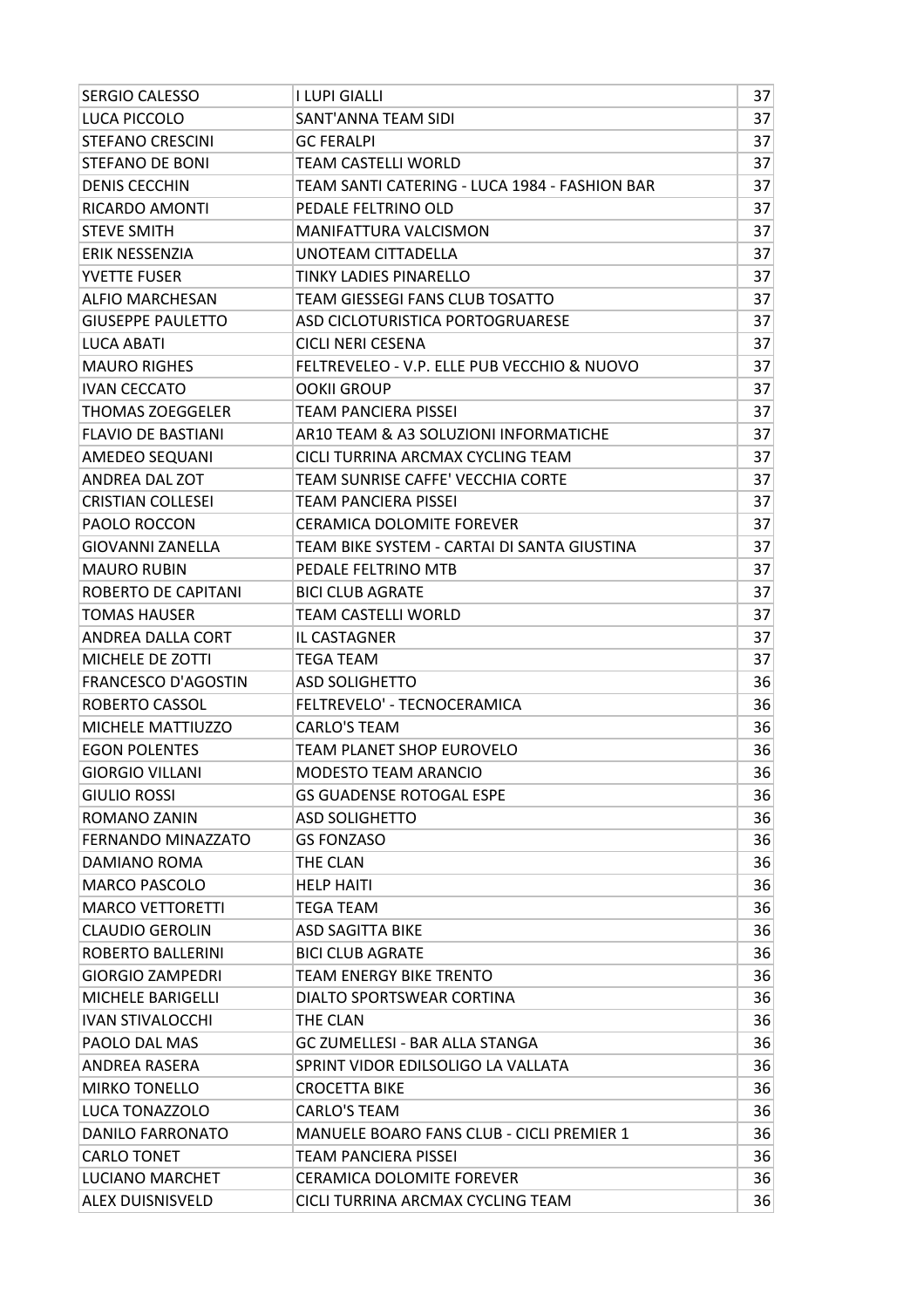| <b>ALESSANDRO GALEOTTI</b>  | <b>FLY TEAM - CALLEGARI</b>                      | 36 |
|-----------------------------|--------------------------------------------------|----|
| <b>GIANLUCA RIZZOTTO</b>    | <b>CARLO'S TEAM</b>                              | 36 |
| <b>ROBERTO BEN</b>          | VIGILI DEL FUOCO DI BELLUNO                      | 36 |
| <b>ALBERTO STEFANELLI</b>   | <b>ASD CICLI STEFANELLI</b>                      | 36 |
| <b>ROBERTO PARI</b>         | <b>GS FREE BIKE</b>                              | 36 |
| <b>FULVIO MODESTI</b>       | <b>BICI CLUB AGRATE</b>                          | 36 |
| PIERPAOLO MAZZERO           | <b>CARLO'S TEAM</b>                              | 36 |
| PAOLO DAL PICCOL            | <b>CAFFE' PRINCIPE FELTRE</b>                    | 36 |
| <b>IVAN ZATTA</b>           | AR10 TEAM & A3 SOLUZIONI INFORMATICHE            | 36 |
| ROBERTO ANDREA GARBIN       | <b>GS FONZASO - RAL BIKE AND SKI</b>             | 36 |
| SIMONE CENTELEGHE           | <b>IL CASTAGNER</b>                              | 36 |
| <b>FLAVIO LUSA</b>          | PEDALE FELTRINO OLD                              | 36 |
| <b>EGIZIA DE BIASIO</b>     | <b>TEAM VERNICIATURE BELLUNESI</b>               | 36 |
| <b>ANDREA PENNER</b>        | <b>TEAM ENERGY BIKE TRENTO</b>                   | 36 |
| <b>MATTEO FORNASIER</b>     | <b>CROCETTA BIKE</b>                             | 36 |
| <b>VANIA ROSSI</b>          | SANT'ANNA TEAM MAPEI                             | 35 |
| <b>STEFANO TURA</b>         | <b>CARLO'S TEAM</b>                              | 35 |
| <b>JENS MOURIS</b>          | <b>BENELISSIMO</b>                               | 35 |
| STEFANO SOMMACAL            | <b>MODESTO TEAM - GIALLO</b>                     | 35 |
| <b>LUIGI ARTUSO</b>         | MANUELE BOARO FANS CLUB - CICLI PREMIER 2        | 35 |
| <b>LORENZO CAPIZZI</b>      | <b>IL CASTAGNER</b>                              | 35 |
| <b>MICHELE MENARDI</b>      | DIALTO SPORTSWEAR CORTINA                        | 35 |
| ALESSANDRO MONTINI          | CICLI TURRINA ARCMAX CYCLING TEAM                | 35 |
| ANDREA FORMAGGI             | <b>CROCETTA BIKE</b>                             | 35 |
| <b>MICHELE MARCATO</b>      | <b>SQUADRA FORTISSIMI</b>                        | 35 |
| ALESSANDRO ZANON            | TEAM VERNICIATURE BELLUNESI                      | 35 |
| VALENTINO DALLA FONTANA     | <b>TEAM MANFROTTO</b>                            | 35 |
| <b>SILVIA MAMBELLI</b>      | <b>TINKY LADIES PINARELLO</b>                    | 35 |
| <b>GABRIELE DELLA DORA</b>  | TEAM CASTELLI WORLD                              | 35 |
| FILIPPO DE LUCA             | SQUADRA FORTISSIMI                               | 35 |
| SEBASTIANO MICHIELI         | DREAM CYCLING TEAM - PESCHERIA GIORGIONE         | 35 |
| <b>MIRKO CARRARO</b>        | SANT'ANNA TEAM MAPEI                             | 35 |
| <b>ALEX VIDORET</b>         | <b>TEGA TEAM</b>                                 | 35 |
| <b>MASSIMILIANO CARLINI</b> | <b>GS FREE BIKE</b>                              | 35 |
| <b>GIANCARLO PREVOSTI</b>   | <b>TEAM PULINET LODI</b>                         | 35 |
| ROBERTO DALL'AGNOL          | <b>OOKII GROUP</b>                               | 35 |
| <b>GIOVANNI TODESCO</b>     | TEAM CANI E PORCI- ABBIGLIAMENTO SPORTIVO PR9    | 35 |
| <b>DARIO CONTE</b>          | <b>CAFFE' PRINCIPE FELTRE</b>                    | 35 |
| RENZO POSSAMAI              | <b>MODESTO TEAM ARANCIO</b>                      | 35 |
|                             |                                                  |    |
| GIORGIO LAZZAROTTO          | TEAM CANI E PORCI - RAPPRESENTANZE BORDIGNON SRL | 35 |
| <b>MARCO DA LAN</b>         | TEAM BIKE SYSTEM - CARTAI DI SANTA GIUSTINA      | 35 |
| <b>PAOLO PERIN</b>          | <b>ASD SOLIGHETTO</b>                            | 35 |
| <b>CLAUDIO GAZZOLA</b>      | <b>TEAM GIESSEGI FANS CLUB TOSATTO</b>           | 35 |
| MICHELE FALCATA             | <b>CERAMICA DOLOMITE FOREVER</b>                 | 35 |
| <b>VINICIO PIAZ</b>         | TEAM BIKE SYSTEM - CARTAI DI SANTA GIUSTINA      | 35 |
| <b>MARCO ARGENTIN</b>       | DREAM CYCLING TEAM - PESCHERIA GIORGIONE         | 35 |
| CRISTIANO MOSCA             | TEAM ENERGY BIKE TRENTO                          | 35 |
| <b>IVANO MAITTI</b>         | <b>GC ZUMELLESI - BAR ALLA STANGA</b>            | 35 |
| GIANCARLO ZOCCOLAN          | IL CASTAGNER                                     | 35 |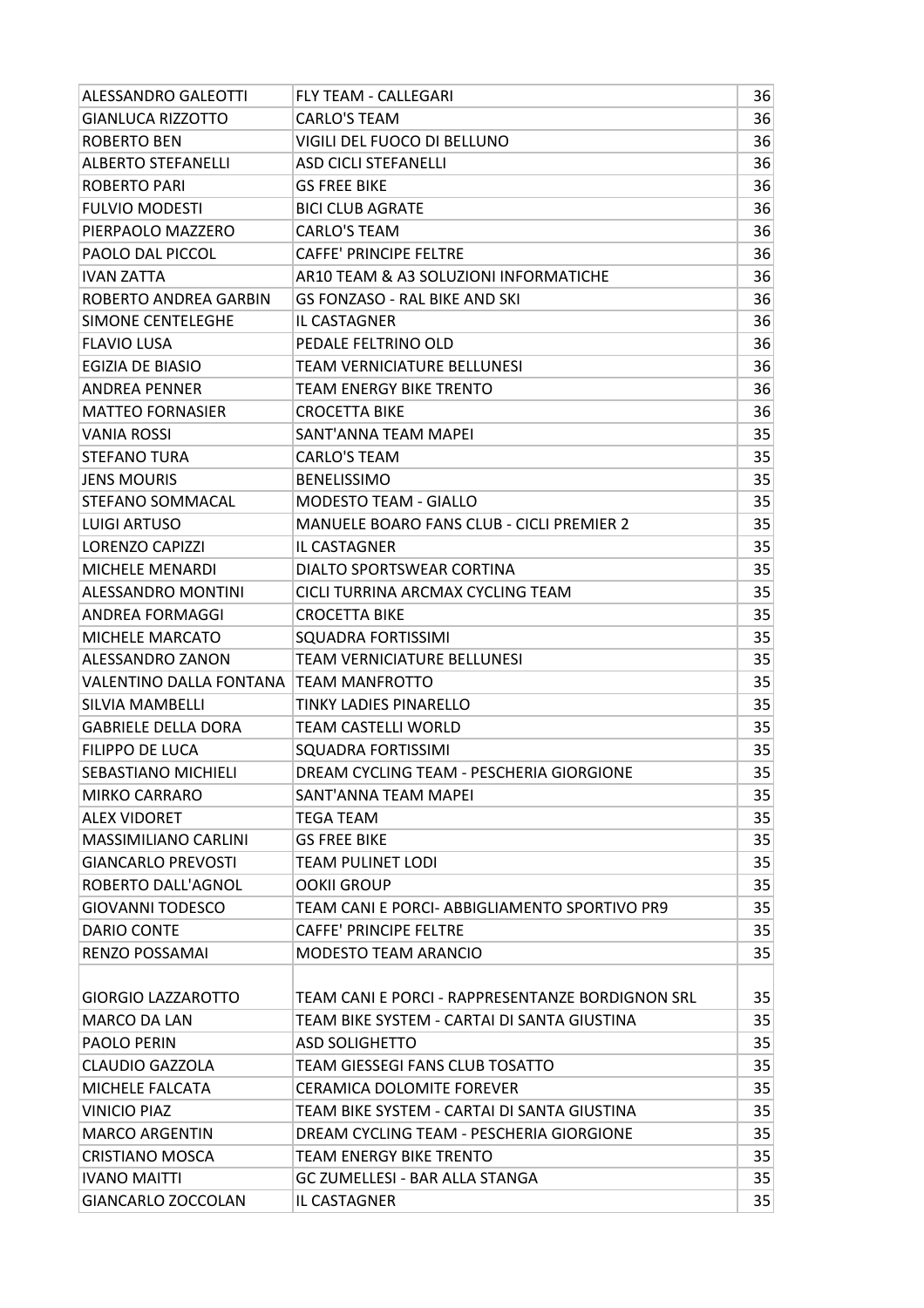| SILVIA CASSOL                   | <b>FLOWERS GIRELLI</b>                           | 35 |
|---------------------------------|--------------------------------------------------|----|
| <b>EMILIANO BRANDALISE</b>      | PEDALE FELTRINO MTB                              | 35 |
| <b>FIORELLO IOB</b>             | <b>CLINICA FELTRE - CAFFE' ROMA</b>              | 35 |
| <b>MARIJN HENDRIKS</b>          | <b>BENELISSIMO</b>                               | 35 |
| <b>FEDERICO FASAN</b>           | <b>MANUELE BOARO FANS CLUB - CICLI PREMIER 2</b> | 35 |
| LUCIA COSSALTER                 | FELTREVELO' - TECNOCERAMICA                      | 35 |
| <b>RUBEN HERRERO</b>            | <b>CDC SPORT</b>                                 | 35 |
| <b>WALTER BRANCHER</b>          | <b>GC ZUMELLESI - BAR ALLA STANGA</b>            | 35 |
| <b>ALESSANDRO COLLE</b>         | TEAM PLANET SHOP EUROVELO                        | 35 |
| <b>CHRISTOPHE JOSE VANDIJCK</b> | <b>CDC SPORT</b>                                 | 35 |
| <b>ANDREA MERALDI</b>           | TEAM PULINET LODI                                | 35 |
| <b>MAURO SARTOR</b>             | <b>CAFFE' PRINCIPE FELTRE</b>                    | 35 |
| <b>GIANNI MAZZERO</b>           | <b>CARLO'S TEAM</b>                              | 35 |
| <b>ENRICO DA LAN</b>            | <b>CAFFE' PRINCIPE FELTRE</b>                    | 34 |
| ROBERTO BRESSAN                 | <b>ASD SOLIGHETTO</b>                            | 34 |
| <b>RUDY TREMEA</b>              | TEAM SUNRISE CAFFE' VECCHIA CORTE                | 34 |
| <b>CESAR AGULLES VILA</b>       | <b>CDC SPORT</b>                                 | 34 |
| <b>MATTEO SACCHET</b>           | <b>CAFFE' PRINCIPE FELTRE</b>                    | 34 |
| STEFANO GUGLIOTTA               | <b>MODESTO TEAM - GIALLO</b>                     | 34 |
| <b>ELVIS CURTOLO</b>            | I LUPI ROSA                                      | 34 |
| <b>ROBERTO FANTIN</b>           | TEAM GIESSEGI FANS CLUB TOSATTO                  | 34 |
| <b>LUCIA TAUFER</b>             | <b>FLOWERS GIRELLI</b>                           | 34 |
| <b>FABIO GRANZOTTO</b>          | <b>CAFFE' PRINCIPE FELTRE</b>                    | 34 |
| <b>MANOLO CANOVA</b>            | FELTREVELO' - TECNOCERAMICA                      | 34 |
| <b>CHRISTOPHER WANLESS</b>      | <b>TEAM HOWIES</b>                               | 34 |
| SANTE CHIARCOSSO                | <b>HELP HAITI</b>                                | 34 |
| <b>BRUNO RONCATO</b>            | TV BIKE TEAM                                     | 34 |
| <b>MASSIMO DE BIASI</b>         | <b>MANIFATTURA VALCISMON</b>                     | 34 |
| <b>GIUSEPPE CASTELLAN</b>       | MANUELE BOARO FANS CLUB - CICLI PREMIER 1        | 34 |
| <b>FRANCESCO BERTIROSSI</b>     | TEAM MANFROTTO                                   | 34 |
| <b>GIANPIERO BONATI</b>         | <b>GC FERALPI</b>                                | 34 |
| <b>CHRISTIAN PEROTTO</b>        | PEDALE FELTRINO MTB                              | 34 |
| <b>ENRICO MORELLO</b>           | <b>TEAM CASTELLI WORLD</b>                       | 34 |
| PIERO PESCOSTA                  | <b>MODESTO TEAM ARANCIO</b>                      | 34 |
| <b>ANNALISA MONDI</b>           | DREAM CYCLING TEAM - PESCHERIA GIORGIONE         | 34 |
| <b>DAVIDE MARCHESIN</b>         | TEGA TEAM                                        | 34 |
| <b>PAOLO CAPPELARI</b>          | <b>GIRELLI CICLI - RC ELETTRONIC</b>             | 34 |
| ALESSANDRO NOVENTA              | <b>BAR GIUSTI VILLAGA - LATTONERIA FANTINEL</b>  | 34 |
| <b>MARINO DANIELE</b>           | <b>GS FREE BIKE</b>                              | 34 |
| <b>ALEX MURPHY</b>              | <b>TEAM HOWIES</b>                               | 33 |
| <b>GIOVANNI CORSO</b>           | BAR GIUSTI VILLAGA - LATTONERIA FANTINEL         | 33 |
| <b>FRANCO APPIANI</b>           | <b>BICI CLUB AGRATE</b>                          | 33 |
| <b>FLAVIO COLUSSO</b>           | TV BIKE TEAM                                     | 33 |
| <b>MAURO SANDON</b>             | VIGILI DEL FUOCO DI BELLUNO                      | 33 |
| GIANLUCA PIERMARTINI            | <b>GS FREE BIKE</b>                              | 33 |
| <b>IVAN SCHIOCCHET</b>          | <b>MODESTO TEAM - GIALLO</b>                     | 33 |
| <b>GIANNI FACCHINELLI</b>       | TEAM ENERGY BIKE TRENTO                          | 33 |
| LORENZO BRAMBILLA               | <b>BICI CLUB AGRATE</b>                          | 33 |
| PAOLO DENTI                     | <b>GRONDAFLOREX - PROGETTO 2012 SICLY TIM</b>    | 33 |
| STEFANO CASSOL                  | TEAM SANVIDO                                     | 33 |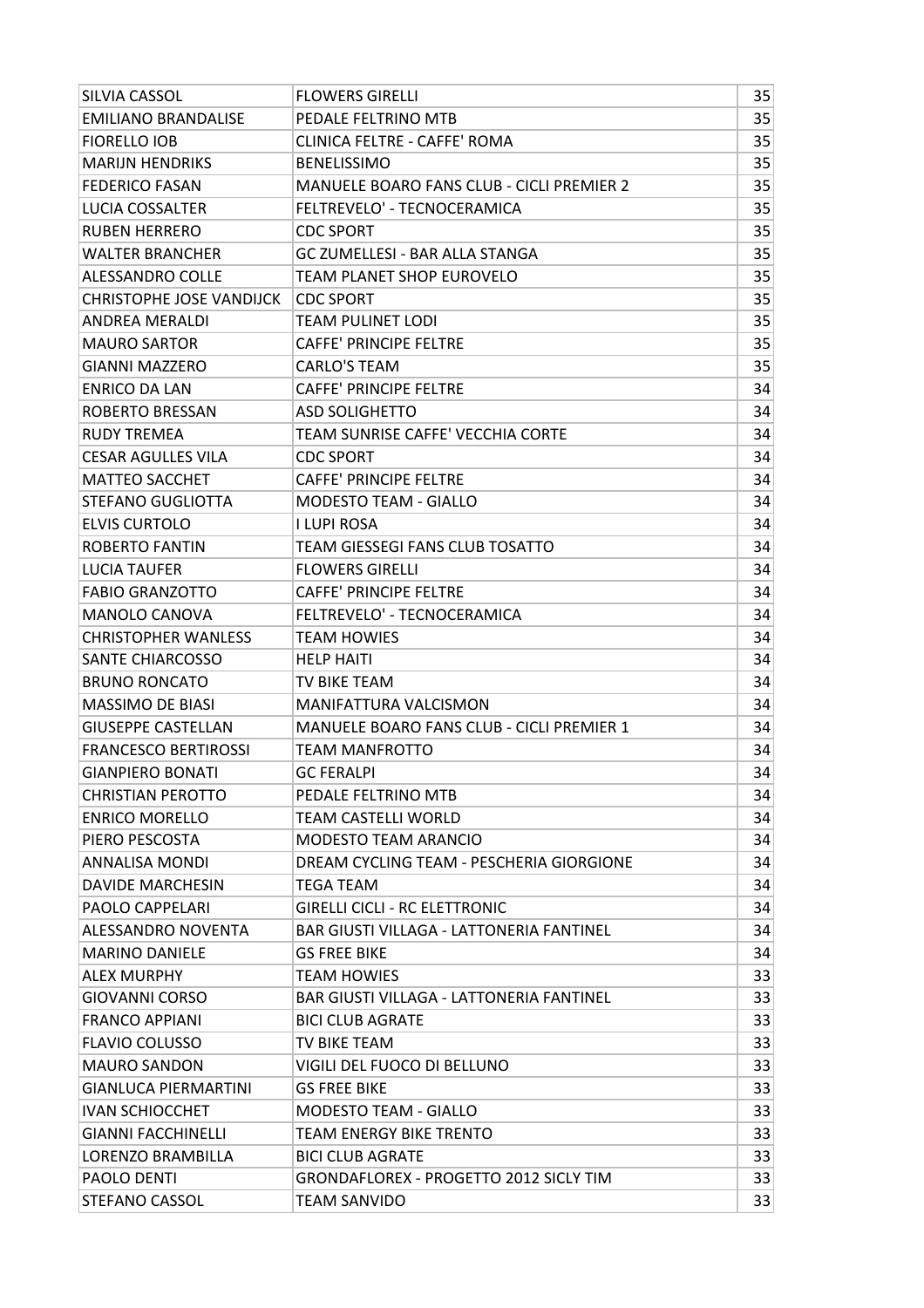| <b>GIORGIO VAROLI</b>           | DIALTO SPORTSWEAR CORTINA                        | 33 |
|---------------------------------|--------------------------------------------------|----|
| MASSIMO GAZZOLA                 | <b>MANUELE BOARO FANS CLUB - CICLI PREMIER 1</b> | 33 |
| <b>GABRIELE FABBIAN</b>         | MANUELE BOARO FANS CLUB - CICLI PREMIER 2        | 33 |
| <b>DINO RIGHES</b>              | <b>GIRELLI CICLI - RC ELETTRONIC</b>             | 33 |
| RICCARDO BOLZAN                 | <b>IL CASTAGNER</b>                              | 33 |
| CLAUDIA DA CANAL                | <b>FLOWERS GIRELLI</b>                           | 33 |
| SANDRO PIOVESAN                 | SANT'ANNA TEAM MAPEI                             | 33 |
| <b>ALBERTO BERNARDI</b>         | SC MIONETTO VALDOBBIADENE                        | 33 |
| <b>FABRIZIO PRESTI</b>          | <b>ASD SOLIGHETTO</b>                            | 33 |
| <b>ANDREA MORES</b>             | <b>GS FONZASO</b>                                | 33 |
| LAURETTA GRANZOTTO              | SPRINT VIDOR EDILSOLIGO LA VALLATA               | 33 |
| SIMONE ANDRICH                  | TEAM BONSAI                                      | 33 |
| <b>GIORGIO TOMBACCO</b>         | TEAM SANTI CATERING - LUCA 1984 - FASHION BAR    | 33 |
| <b>DANIELE PERUZZO</b>          | <b>IL CASTAGNER</b>                              | 33 |
| <b>VALERIO DE PARIS</b>         | TEAM SUNRISE CAFFE' VECCHIA CORTE                | 33 |
| <b>DANILO NICOLETTO</b>         | FELTREVELEO - V.P. ELLE PUB VECCHIO & NUOVO      | 33 |
| <b>GIACINTO DALL'ACQUA</b>      | TEAM PANCIERA PISSEI                             | 33 |
| KARIN VON ELZENBAUN             | LADIES PISSEI - SUPERAUTO - BAR AL VAPORETTO     | 33 |
| ANNA MARIKA CASSOL              | <b>FLOWERS GIRELLI</b>                           | 33 |
| LUCIO ROMBOLOTTO                | SANT'ANNA TEAM SIDI                              | 33 |
| <b>FABIO DA FRE'</b>            | <b>SQUADRA FORTISSIMI</b>                        | 33 |
| <b>CRISTINA COSTA</b>           | FELTREVELO' - TECNOCERAMICA                      | 33 |
| <b>FERRUCCIO BALDI</b>          | <b>BICI CLUB AGRATE</b>                          | 33 |
| MICHELE DE CARLI                | VIGILI DEL FUOCO DI BELLUNO                      | 33 |
| <b>GIANCARLO TOSO</b>           | MANUELE BOARO FANS CLUB - CICLI PREMIER 1        | 33 |
| <b>MATTEO LINGUANOTTO</b>       | <b>GS FONZASO</b>                                | 33 |
| <b>MIRKO CASALI</b>             | <b>FLY TEAM - CALLEGARI</b>                      | 33 |
| <b>VANNI ANESE</b>              | ASD CICLOTURISTICA PORTOGRUARESE                 | 33 |
| ANTONIO LICCIARDI               | SC MIONETTO VALDOBBIADENE                        | 33 |
| <b>DAMIANO FAVERO</b>           | SANT'ANNA TEAM SIDI                              | 33 |
| <b>ALBERTO NERI</b>             | CICLI NERI CESENA                                | 33 |
| <b>ALBERTO FAGGIN</b>           | <b>ASD CICLI STEFANELLI</b>                      | 33 |
| <b>ENRICO CASAGRANDE</b>        | MR FRANCESCONI TOUR ZECCHINON CUCINE             | 33 |
| <b>GIOVANNI BATTISTA CORRA'</b> | <b>GS FONZASO - RAL BIKE AND SKI</b>             | 33 |
| <b>ENRICO FONTANEL</b>          | ASD CICLOTURISTICA PORTOGRUARESE                 | 33 |
| <b>MARCO CORSO</b>              | <b>BAR GIUSTI VILLAGA - LATTONERIA FANTINEL</b>  | 33 |
| LINO DURIGHELLO                 | SANT'ANNA TEAM SIDI                              | 33 |
| <b>GIANNI FARESIN</b>           | <b>GS GUADENSE ROTOGAL ESPE</b>                  | 32 |
| <b>MATTEO RONCOLATO</b>         | <b>GC FERALPI</b>                                | 32 |
| <b>ENRICO CANDATEN</b>          | <b>MODESTO TEAM ARANCIO</b>                      | 32 |
| <b>ANDREA AGOSTINI</b>          | CASTELLI ROSSOCORSA                              | 32 |
| <b>ALCIDE LUVISOTTO</b>         | ASD CICLOTURISTICA PORTOGRUARESE                 | 32 |
| <b>STEFANO CASON</b>            | PEDALE FELTRINO OLD                              | 32 |
| <b>FRANCESCO BALDASSIN</b>      | <b>CARLO'S TEAM</b>                              | 32 |
| NICOLA SCOPEL                   | <b>BAR GIUSTI VILLAGA - LATTONERIA FANTINEL</b>  | 32 |
| PAOLO GARBIN                    | GS FONZASO - RAL BIKE AND SKI                    | 32 |
| <b>MARCO CUSAN</b>              | ASD CICLOTURISTICA PORTOGRUARESE                 | 32 |
| <b>LUCA BORGA</b>               | <b>CERAMICA DOLOMITE FOREVER</b>                 | 32 |
| <b>MARCO BEE</b>                | <b>GRONDAFLOREX - L'IMPRONTA</b>                 | 32 |
| ALESSANDRO NASCIMBEN            | MR FRANCESCONI TOUR ZECCHINON CUCINE             | 32 |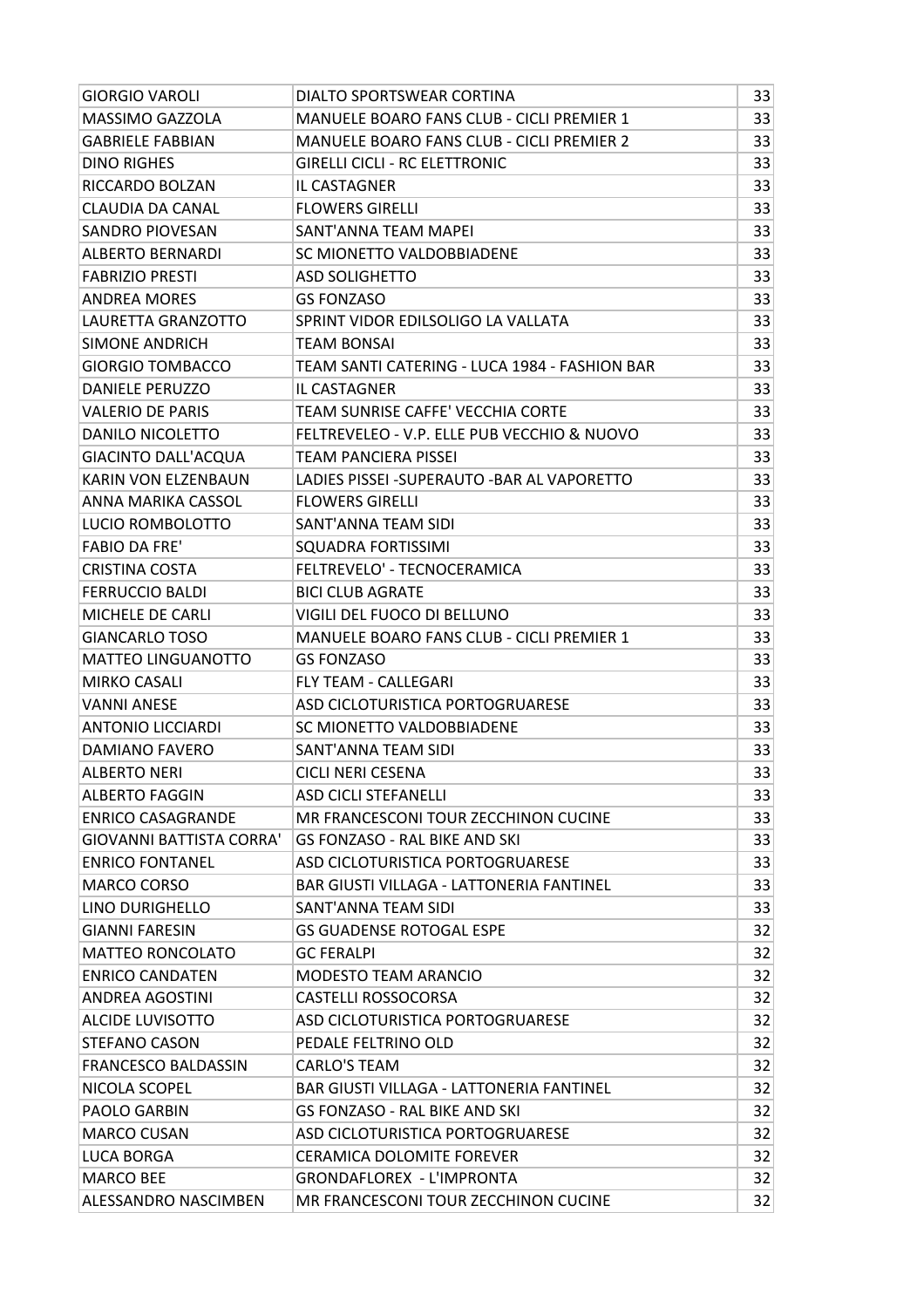| ALESSANDRO BAGGIO               | TEAM GIESSEGI FANS CLUB TOSATTO                  | 32 |
|---------------------------------|--------------------------------------------------|----|
| <b>MASSIMO PERER</b>            | PEDALE FELTRINO OLD                              | 32 |
| <b>LUCA TOSCAN</b>              | SANT'ANNA TEAM SIDI                              | 32 |
| <b>FRANCO CALLEGARI</b>         | TEAM ENERGY BIKE TRENTO                          | 32 |
| <b>BIRGIT ZILLES</b>            | <b>ENGELHORN</b>                                 | 32 |
| NICOLA COSTA                    | SANT'ANNA TEAM SIDI                              | 32 |
| <b>MAURIZIO LOVATEL</b>         | <b>HELP HAITI</b>                                | 32 |
| <b>LINO BRERA</b>               | AR10 TEAM & A3 SOLUZIONI INFORMATICHE            | 32 |
| <b>GRAZIANO PILLONI</b>         | SANT'ANNA TEAM SIDI                              | 32 |
| <b>FLAVIO MARTIGNAGO</b>        | <b>SANT'ANNA TEAM SIDI</b>                       | 32 |
| <b>FEDERICA SCHIEVENIN</b>      | <b>BAR GIUSTI VILLAGA - LATTONERIA FANTINEL</b>  | 32 |
| <b>MASSIMILIANO DE BATTISTI</b> | <b>GUSPATRIA</b>                                 | 32 |
| FELIX CARRASCO BLANCO           | <b>CDC SPORT</b>                                 | 32 |
| <b>HAROLD GILMARTIN</b>         | <b>TEAM HOWIES</b>                               | 32 |
| PIERLUIGI COMEL                 | <b>GUSPATRIA</b>                                 | 32 |
| MAURO COLOMBERA                 | <b>TEAM SANVIDO</b>                              | 32 |
|                                 |                                                  |    |
| <b>HENRY ZILIO</b>              | TEAM CANI E PORCI - RAPPRESENTANZE BORDIGNON SRL | 32 |
| ROBERTO DE BORTOLI              | <b>MANUELE BOARO FANS CLUB - CICLI PREMIER 1</b> | 32 |
| <b>FRANCESCO ZAPPATA</b>        | <b>MODESTO TEAM ARANCIO</b>                      | 32 |
| <b>FRANCO EBOLI</b>             | <b>MANIFATTURA VALCISMON</b>                     | 32 |
| <b>FILIPPO STEFANELLI</b>       | <b>ASD CICLI STEFANELLI</b>                      | 32 |
| <b>MARTINA ZANON</b>            | LADIES PISSEI - SUPERAUTO - BAR AL VAPORETTO     | 32 |
| <b>LORIS DALLA PORTA</b>        | SANT'ANNA TEAM MAPEI                             | 31 |
| ALBERTO VILLANOVA               | TEGA TEAM                                        | 31 |
| <b>ALBERTO CREMONESE</b>        | <b>MANIFATTURA VALCISMON</b>                     | 31 |
| ELISA MALAVASI                  | LADIES PISSEI - SUPERAUTO - BAR AL VAPORETTO     | 31 |
| <b>ALBERTO FAVERO</b>           | <b>SQUADRA FORTISSIMI</b>                        | 31 |
| RICCARDO CAUZZO                 | UNOTEAM CITTADELLA                               | 31 |
| <b>MANUELE PRIGOL</b>           | TEAM SUNRISE CAFFE' VECCHIA CORTE                | 31 |
| MICHELE SABADIN                 | TEAM CANI E PORCI- ABBIGLIAMENTO SPORTIVO PR9    | 31 |
| RODRICK DE MUNNIK               | <b>BENELISSIMO</b>                               | 31 |
| LUCA MENEL                      | <b>GUSPATRIA</b>                                 | 31 |
| ANDREA SPONGA                   | PEDALE FELTRINO TBH - I GODERECCI                | 31 |
| <b>IVAN GEROMIN</b>             | THE CLAN                                         | 31 |
| <b>GIOVANNI FERRARI</b>         | FELTREVELEO - V.P. ELLE PUB VECCHIO & NUOVO      | 31 |
| <b>MICHAEL STOLTE</b>           | ENGELHORN                                        | 31 |
| DAVID BENITEZ ROMAN             | <b>CDC SPORT</b>                                 | 31 |
| LUCA RUZZETTA                   | <b>MANIFATTURA VALCISMON</b>                     | 31 |
| <b>ARMANDO TRINCA</b>           | SC MIONETTO VALDOBBIADENE                        | 31 |
| <b>GIANNI BORDIN</b>            | SANT'ANNA TEAM MAPEI                             | 31 |
| <b>ALBERTO FANTINEL</b>         | <b>BAR GIUSTI VILLAGA - LATTONERIA FANTINEL</b>  | 31 |
| <b>REMO BONSEMBIANTE</b>        | SC MIONETTO VALDOBBIADENE                        | 31 |
| <b>STEFANO D'ALESSI</b>         | TEAM SUNRISE CAFFE' VECCHIA CORTE                | 31 |
| SANDRO CASANOVA                 | PEDALE FELTRINO OLD                              | 31 |
| <b>GIORGIO D'INCA'</b>          | <b>GIRELLI CICLI - RC ELETTRONIC</b>             | 31 |
| NICOLA CONTE                    | TEGA TEAM                                        | 31 |
| ANNA FARINA                     | LADIES PISSEI -SUPERAUTO -BAR AL VAPORETTO       | 31 |
| LUCA PEZZUOLO                   | <b>CERAMICA DOLOMITE FOREVER</b>                 | 31 |
|                                 |                                                  |    |
| DANIELE SOVILLA                 | IL CASTAGNER                                     | 31 |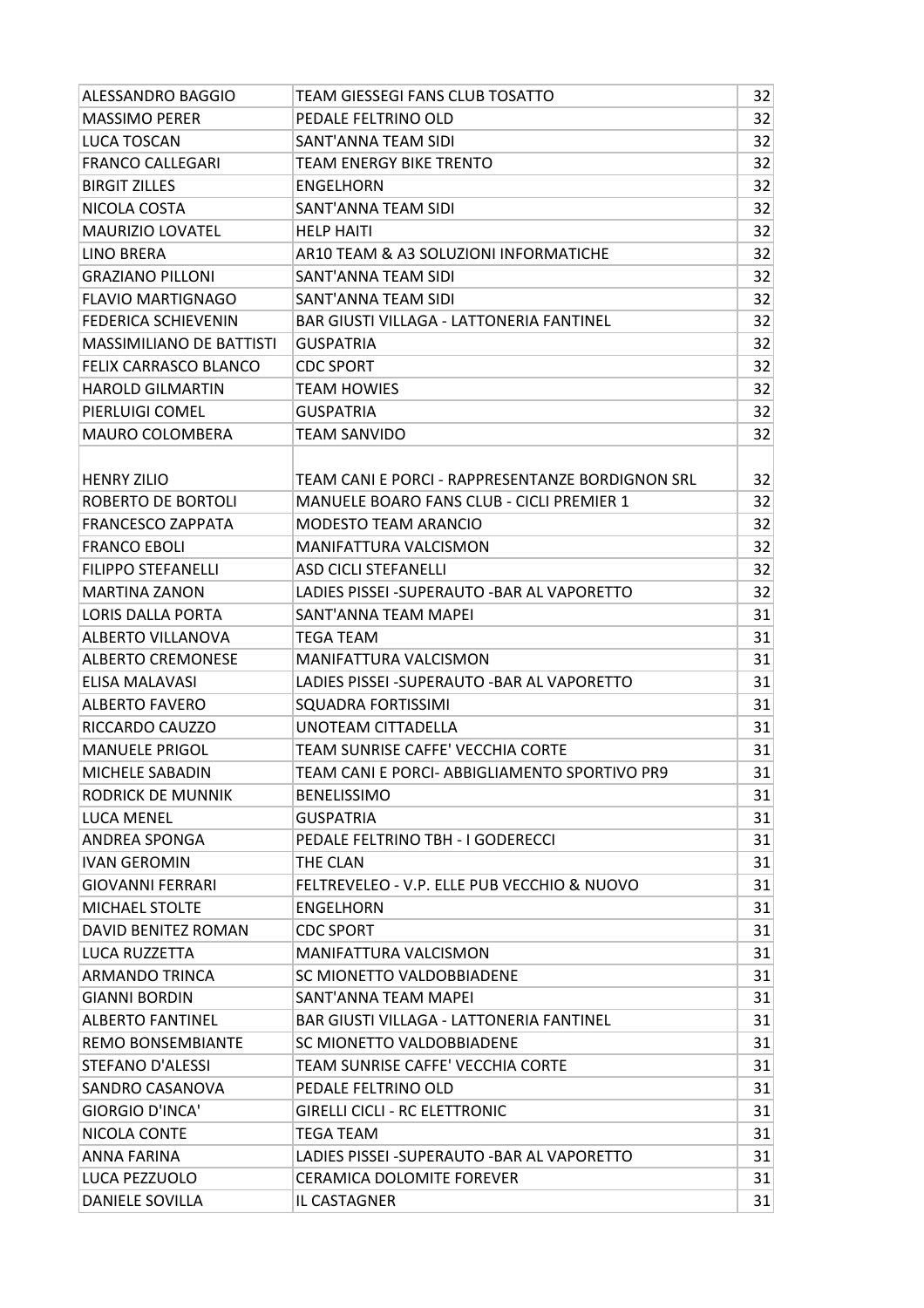| <b>AGOSTINO GIACOMINI</b>  | <b>MODESTO TEAM - GIALLO</b>                    | 31 |
|----------------------------|-------------------------------------------------|----|
| <b>MATTIA FURLANETTO</b>   | <b>ASD SOLIGHETTO</b>                           | 31 |
| LORENZO DIPOL              | DIALTO SPORTSWEAR CORTINA                       | 31 |
| <b>GIANLUCA TAVINO</b>     | <b>ASD CICLI STEFANELLI</b>                     | 31 |
| <b>LORENZO BERNARDI</b>    | MR FRANCESCONI TOUR ZECCHINON CUCINE            | 31 |
| <b>ALBERTO BUORO</b>       | SPRINT VIDOR EDILSOLIGO LA VALLATA              | 31 |
| <b>MARCO GRANDI</b>        | <b>MODESTO TEAM ARANCIO</b>                     | 31 |
| MICHELE MOCELLIN           | <b>GS GUADENSE ROTOGAL ESPE</b>                 | 31 |
| <b>MAURO MIOTTO</b>        | SC MIONETTO VALDOBBIADENE                       | 31 |
| <b>MAURIZIO RIGONI</b>     | <b>CICLI NERI CESENA</b>                        | 31 |
| <b>LUCA FELTRIN</b>        | <b>GUSPATRIA</b>                                | 31 |
| ROBERTO BONTEMPO           | TEAM PLANET SHOP EUROVELO                       | 30 |
| <b>CRISTIAN SALVATO</b>    | I LUPI GIALLI                                   | 30 |
| <b>GIAMPAOLO DAL BELLO</b> | MANUELE BOARO FANS CLUB - CICLI PREMIER 1       | 30 |
| ROBERTO PERISSINOTTO       | ASD SAGITTA BIKE                                | 30 |
| <b>WALTER MENTIL</b>       | MANUELE BOARO FANS CLUB - CICLI PREMIER 1       | 30 |
| ANNALISA DA RIZ            | TINKY LADIES PINARELLO                          | 30 |
| <b>MONICA ROSSO</b>        | <b>FLOWERS GIRELLI</b>                          | 30 |
| MICHELA CADORIN            | SANT'ANNA TEAM MAPEI                            | 30 |
| <b>EELCO BERKHOUT</b>      | <b>BENELISSIMO</b>                              | 30 |
| <b>GIANNI COCCHETTO</b>    | <b>ASD ZULIANI</b>                              | 30 |
| FRANCESCA MARTINELLO       | SANT'ANNA TEAM MAPEI                            | 30 |
| <b>ALESSIO SCOPEL</b>      | <b>BAR GIUSTI VILLAGA - LATTONERIA FANTINEL</b> | 30 |
| <b>ENRICO TESSARO</b>      | <b>CLINICA FELTRE - CAFFE' ROMA</b>             | 30 |
| <b>STEFANO FURLAN</b>      | GS FONZASO - RAL BIKE AND SKI                   | 30 |
| <b>WALTER MALTAURO</b>     | CICLI TURRINA ARCMAX CYCLING TEAM               | 30 |
| <b>DENIS FONTANA</b>       | DIALTO SPORTSWEAR CORTINA                       | 30 |
| <b>IVAN OLIVO</b>          | <b>HELP HAITI</b>                               | 30 |
| STEFANO DA CANAL           | <b>CERAMICA DOLOMITE FOREVER</b>                | 30 |
| <b>ILENIA LAZZARO</b>      | TEAM PANCIERA PISSEI                            | 30 |
| <b>FRANCESCA CANCIAN</b>   | TINKY LADIES PINARELLO                          | 30 |
| <b>FABRIZIO VETTOREL</b>   | FELTREVELEO - V.P. ELLE PUB VECCHIO & NUOVO     | 30 |
| <b>ULF STRAMER</b>         | <b>ENGELHORN</b>                                | 30 |
| RENZO CERNOGORAZ           | AR10 TEAM & A3 SOLUZIONI INFORMATICHE           | 30 |
| <b>MARIA CAZZOLA</b>       | SPRINT VIDOR EDILSOLIGO LA VALLATA              | 30 |
| <b>ENRICO SABADI</b>       | TEAM CANI E PORCI- ABBIGLIAMENTO SPORTIVO PR9   | 30 |
| NICOLA SPADA               | GRONDAFLOREX - L'IMPRONTA                       | 30 |
| ANDREA DE MARI             | <b>GUSPATRIA</b>                                | 30 |
| ALESSANDRO FERRIGHETTO     | TEAM VERNICIATURE BELLUNESI                     | 30 |
| <b>GIORGIO PERENCIN</b>    | <b>ASD SOLIGHETTO</b>                           | 30 |
| <b>FILIPPO POZZATO</b>     | I LUPI ROSA                                     | 30 |
| <b>MARIKA GUARNIER</b>     | SANT'ANNA TEAM MAPEI                            | 29 |
| <b>SERGIO FORMA</b>        | <b>GC FERALPI</b>                               | 29 |
| ANDREA BOMBARDINI          | CICLI NERI CESENA                               | 29 |
| <b>DENIS MIOLA</b>         | <b>GC ZUMELLESI - BAR ALLA STANGA</b>           | 29 |
| <b>PIERO BERTELLE</b>      | AR10 TEAM & A3 SOLUZIONI INFORMATICHE           | 29 |
| <b>EMANUELE SPADER</b>     | SPRINT VIDOR EDILSOLIGO LA VALLATA              | 29 |
| MARCO DE CET               | <b>GRONDAFLOREX - L'IMPRONTA</b>                | 29 |
| <b>MARIKA BON</b>          | TINKY LADIES PINARELLO                          | 29 |
| <b>ANDREA TONIATTI</b>     | FLY TEAM - CALLEGARI                            | 29 |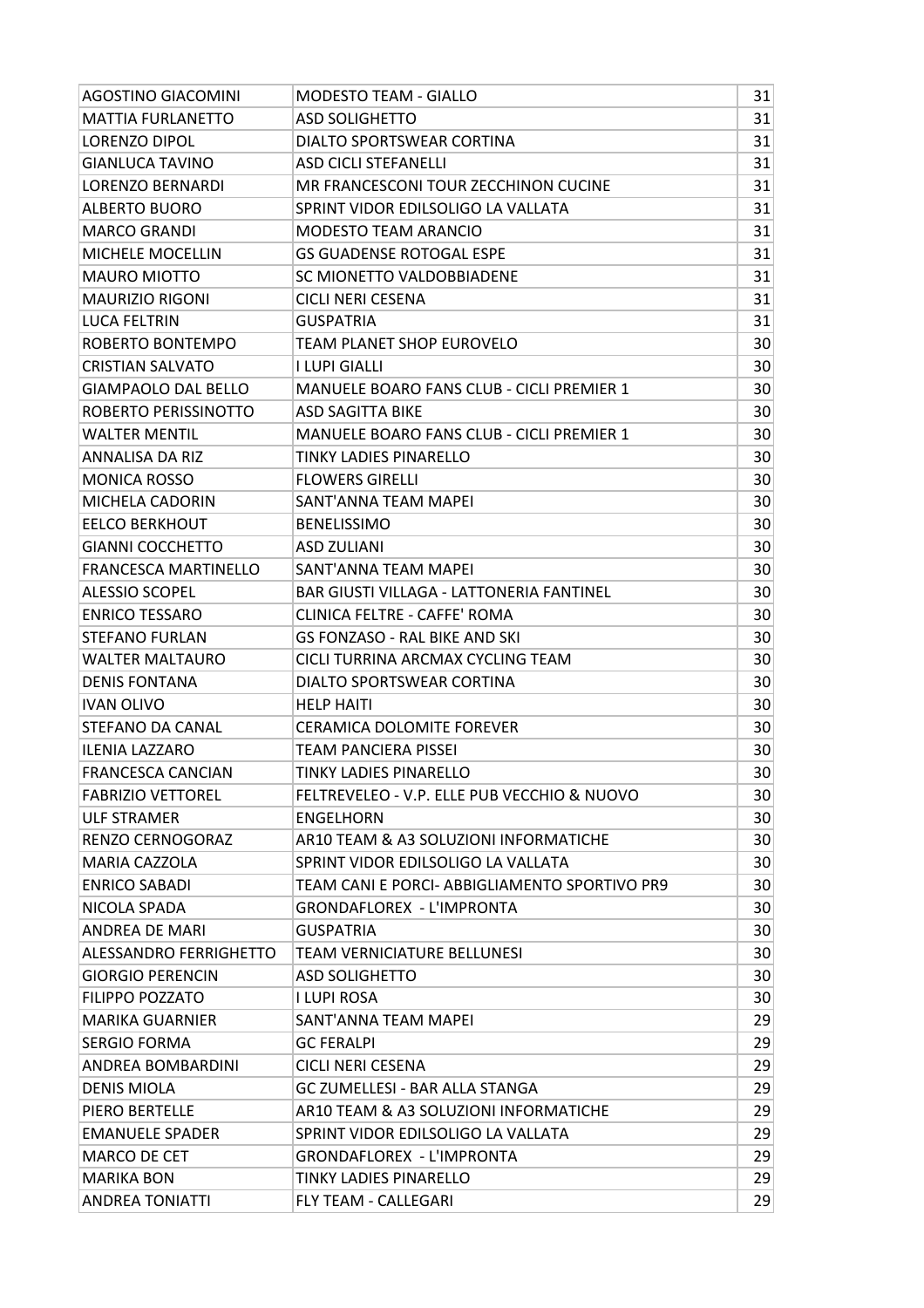| <b>BRUNO DE VETTORI</b>                        | <b>TEAM BONSAI</b>                            | 29 |
|------------------------------------------------|-----------------------------------------------|----|
| ROY MAZZUCCO                                   | <b>ASD SOLIGHETTO</b>                         | 29 |
| RENZO BUZZIOL                                  | <b>TEAM VERNICIATURE BELLUNESI</b>            | 29 |
| <b>DIEGO GALLO</b>                             | ASD CICLOTURISTICA PORTOGRUARESE              | 29 |
| <b>MAURIZIO BERTELLE</b>                       | AR10 TEAM & A3 SOLUZIONI INFORMATICHE         | 29 |
| SILVIA SARTURANA                               | TEAM BEAUTY STAR                              | 29 |
| <b>FERIO MORETTO</b>                           | TEAM CASTELLI WORLD                           | 29 |
| <b>CARLO GRIS</b>                              | TEAM BIKE SYSTEM - CARTAI DI SANTA GIUSTINA   | 29 |
| <b>FRANCESCO DALLA PALMA</b>                   | <b>CARLO'S TEAM</b>                           | 29 |
| <b>FLORINDO RIGA</b>                           | FELTREVELEO - V.P. ELLE PUB VECCHIO & NUOVO   | 29 |
| <b>GIOVANNI GERMANO</b>                        | <b>BICI CLUB AGRATE</b>                       | 29 |
| STEFANO CASSOL                                 | VIGILI DEL FUOCO DI BELLUNO                   | 29 |
| <b>DAVIDE BENFATTO</b>                         | <b>TEAM BEAUTY STAR</b>                       | 29 |
| ANDREA DAL CASTEL                              | CERAMICA DOLOMITE FOREVER                     | 29 |
| EUGENIO LAGO                                   | UNOTEAM CITTADELLA                            | 29 |
| ANGELO SPAGNOLI                                | <b>GC FERALPI</b>                             | 29 |
| <b>ADRIANO POMPANIN</b>                        | <b>GIRELLI CICLI - RC ELETTRONIC</b>          | 28 |
| MICHAEL OLIVETTO                               | UNOTEAM CITTADELLA                            | 28 |
| <b>LUCA SEBBEN</b>                             | <b>GS FONZASO - RAL BIKE AND SKI</b>          | 28 |
| LORENZO BODO                                   | <b>GS FONZASO</b>                             | 28 |
| <b>MARINO MUNEROL</b>                          | PEDALE FELTRINO MTB                           | 28 |
| <b>INGO RAAB</b>                               | <b>ENGELHORN</b>                              | 28 |
| GIOVANNI MODESTO BONAN   MODESTO TEAM - GIALLO |                                               | 28 |
| <b>EZIO RUGGERI</b>                            | MR FRANCESCONI TOUR ZECCHINON CUCINE          | 28 |
| THOMAS ZANCO                                   | SPRINT VIDOR EDILSOLIGO LA VALLATA            | 28 |
| <b>FABIO CASANOVA</b>                          | FELTREVELEO - V.P. ELLE PUB VECCHIO & NUOVO   | 28 |
| <b>FRANCESCO TURRIN</b>                        | FELTREVELO' - TECNOCERAMICA                   | 28 |
| <b>ANTONIO CORRADINI</b>                       | <b>CASTELLI ROSSOCORSA</b>                    | 28 |
| <b>MARCO GUGLIELMO</b>                         | <b>TEAM BONSAI</b>                            | 28 |
| <b>STEFANO MENEL</b>                           | <b>GUSPATRIA</b>                              | 28 |
| <b>FERNANDO DA CANAL</b>                       | VIGILI DEL FUOCO DI BELLUNO                   | 28 |
| DAVIDE MELER                                   | DIALTO SPORTSWEAR CORTINA                     | 28 |
| ELIA DE POI                                    | SPRINT VIDOR EDILSOLIGO LA VALLATA            | 28 |
| <b>GAETANO AMATO</b>                           | SC MIONETTO VALDOBBIADENE                     | 28 |
| <b>DEBORAH ROSA</b>                            | TEAM CANI E PORCI- ABBIGLIAMENTO SPORTIVO PR9 | 28 |
| <b>VANNI SIRONI</b>                            | <b>BICI CLUB AGRATE</b>                       | 28 |
| DANILO DAL PIVA                                | <b>CERAMICA DOLOMITE FOREVER</b>              | 28 |
| LUCA BERTI                                     | <b>ASD SAGITTA BIKE</b>                       | 28 |
| <b>MARINO SARTORI</b>                          | <b>CAFFE' PRINCIPE FELTRE</b>                 | 28 |
| <b>PAOLO RAVEANE</b>                           | PEDALE FELTRINO OLD                           | 28 |
| <b>GIANPIETRO DI BRINA</b>                     | <b>GRONDAFLOREX - L'IMPRONTA</b>              | 28 |
| <b>ROBERTO TREVISAN</b>                        | <b>ASD SAGITTA BIKE</b>                       | 27 |
| <b>MIRIAM BRAGAGNOLO</b>                       | <b>HELP HAITI</b>                             | 27 |
| <b>DANIELE GRIONI</b>                          | <b>BICI CLUB AGRATE</b>                       | 27 |
| LUCA DE CIA                                    | <b>GC ZUMELLESI - BAR ALLA STANGA</b>         | 27 |
| MICHELE REZZANI                                | <b>GRONDAFLOREX - PROGETTO 2012 SICLY TIM</b> | 27 |
| ROBERTO ZANIN                                  | <b>ASD SAGITTA BIKE</b>                       | 27 |
| <b>EDOARDO MAIOLI</b>                          | <b>GS FREE BIKE</b>                           | 27 |
| <b>CRISTIAN TURRIN</b>                         | AR10 TEAM & A3 SOLUZIONI INFORMATICHE         | 27 |
| <b>ENRICO BONDAVALLI</b>                       |                                               | 27 |
|                                                | <b>MODESTO TEAM - GIALLO</b>                  |    |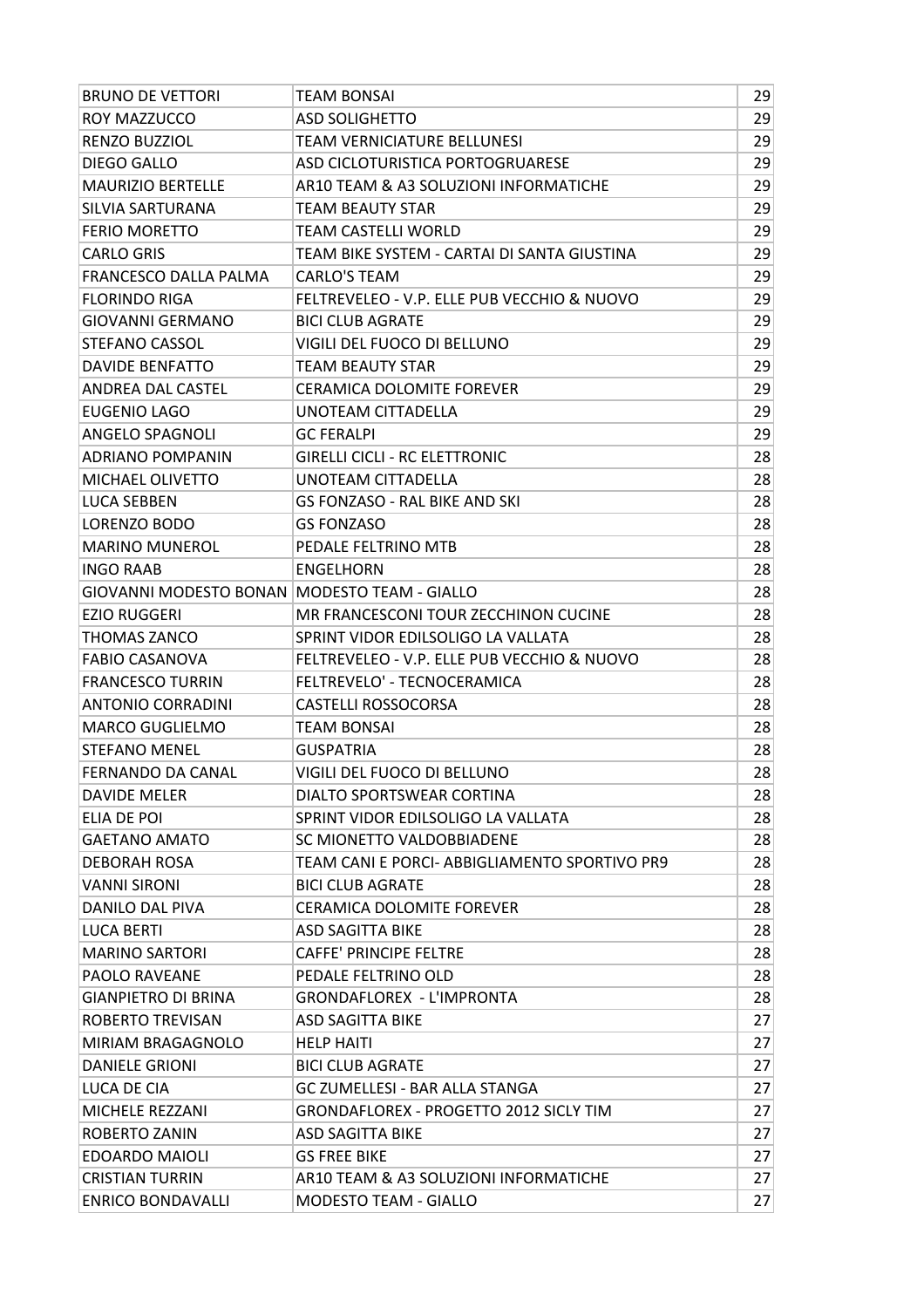| <b>DESIDERIO SOVILLA</b>     | TEAM BONSAI                                                                | 27 |
|------------------------------|----------------------------------------------------------------------------|----|
| <b>GIULIANO ZANANDREA</b>    | <b>GS FONZASO - RAL BIKE AND SKI</b>                                       | 27 |
| ALESSANDRO ANDREAZZA         | <b>IL CASTAGNER</b>                                                        | 27 |
| <b>ANDREA BARP</b>           | PEDALE FELTRINO MTB                                                        | 27 |
| <b>ALESSANDRO MORETTI</b>    | <b>CICLI NERI CESENA</b>                                                   | 27 |
| LUCA TURCO                   | <b>HELP HAITI</b>                                                          | 27 |
| <b>MARCO AGRICOLA</b>        | TEAM VERNICIATURE BELLUNESI                                                | 27 |
| <b>GIANNI ZILIOTTO</b>       | TEAM CANI E PORCI- ABBIGLIAMENTO SPORTIVO PR9                              | 27 |
| <b>LUCA PAULETTI</b>         | PEDALE FELTRINO MTB                                                        | 27 |
| SILVESTRO CIMOLATO           | <b>CAFFE' PRINCIPE FELTRE</b>                                              | 27 |
| <b>ROBERTO MARIN</b>         | ASD SAGITTA BIKE                                                           | 27 |
| LEA TOCHTERMANN              | <b>ENGELHORN</b>                                                           | 27 |
| ALESSANDRO DA RE             | I LUPI ROSA                                                                | 27 |
| <b>VALTER VACCARI</b>        | SANT'ANNA TEAM MAPEI                                                       | 27 |
| <b>MIRKO FRANCESCONI</b>     | MR FRANCESCONI TOUR ZECCHINON CUCINE                                       | 27 |
| <b>GIORGIO GEREMIA</b>       | <b>ASD SAGITTA BIKE</b>                                                    | 27 |
| ALESSANDRO FORNASIER         | <b>GIRELLI CICLI - RC ELETTRONIC</b>                                       | 27 |
| <b>FAUSTO FERRETTI</b>       | <b>GRONDAFLOREX - PROGETTO 2012 SICLY TIM</b>                              | 27 |
| <b>ANDREA ANGELETTI</b>      | PEDALE FELTRINO MTB                                                        | 26 |
| <b>GIORGIO RIVOLTA</b>       | <b>BICI CLUB AGRATE</b>                                                    | 26 |
| <b>RUGGERO ORTICA</b>        | <b>MANIFATTURA VALCISMON</b>                                               | 26 |
| STEFANO DE RIZ               | <b>IL CASTAGNER</b>                                                        | 26 |
| MASSIMILIANO DAL MAGRO       | <b>GUSPATRIA</b>                                                           | 26 |
| LARS PETER ANDERSSON         | <b>CLINICA FELTRE - CAFFE' ROMA</b>                                        | 26 |
| ROBERTO DE MARCHI            | GS FONZASO - RAL BIKE AND SKI                                              | 26 |
| LUCA CREMONESE               | TEAM PLANET SHOP EUROVELO                                                  | 26 |
| GIULIANO DAL MAGRO           | <b>GUSPATRIA</b>                                                           | 26 |
|                              |                                                                            |    |
| <b>MANUELA CORSO</b>         | PEDALE FELTRINO MTB                                                        | 26 |
| RICCARDO BIZZOTTO            | TEAM CANI E PORCI- ABBIGLIAMENTO SPORTIVO PR9                              | 26 |
| <b>MARCO VARISCO</b>         | I LUPI GIALLI                                                              | 26 |
|                              |                                                                            |    |
| <b>DENIS FERRARO</b>         | TEAM CANI E PORCI - RAPPRESENTANZE BORDIGNON SRL                           | 26 |
| DANIELA CITTON               | <b>MANUELE BOARO FANS CLUB - CICLI PREMIER 2</b>                           | 26 |
| <b>MAURO CANDEAGO</b>        | AR10 TEAM & A3 SOLUZIONI INFORMATICHE                                      | 26 |
| <b>SERENA CARAZZAI</b>       | <b>FLOWERS GIRELLI</b>                                                     | 26 |
| <b>OLIVIERO ZAFFALON</b>     | <b>ASD ZULIANI</b>                                                         | 26 |
| <b>SAMUELE MICHIELIN</b>     | THE CLAN                                                                   | 26 |
| <b>MARIANNA TURCHETTO</b>    | TEAM BEAUTY STAR                                                           | 26 |
| <b>ALESSIO CAMILLI</b>       | MR FRANCESCONI TOUR ZECCHINON CUCINE                                       | 25 |
| <b>DINO DALTO</b>            | <b>CAFFE' PRINCIPE FELTRE</b>                                              | 25 |
| <b>SARA FUSETTI</b>          | TEAM PANCIERA PISSEI                                                       | 25 |
| <b>DARIO RIGHES</b>          | AR10 TEAM & A3 SOLUZIONI INFORMATICHE                                      | 25 |
| STEFANO ANDREAZZA            | TEAM GIESSEGI FANS CLUB TOSATTO                                            | 25 |
| <b>MARCO CASE</b>            | IL CASTAGNER                                                               | 25 |
| <b>TIZIANO DE GIACOMETTI</b> | TEAM MANFROTTO                                                             | 25 |
| VINCENZO LIGUORI             | <b>ASD CICLI STEFANELLI</b>                                                | 25 |
| <b>PAOLO AGNOLAZZA</b>       | SC MIONETTO VALDOBBIADENE                                                  | 25 |
| <b>STEFANO ZANIN</b>         | <b>GIRELLI CICLI - RC ELETTRONIC</b>                                       | 25 |
| <b>MAURO BALZAN</b>          | FELTREVELEO - V.P. ELLE PUB VECCHIO & NUOVO<br><b>ASD CICLI STEFANELLI</b> | 25 |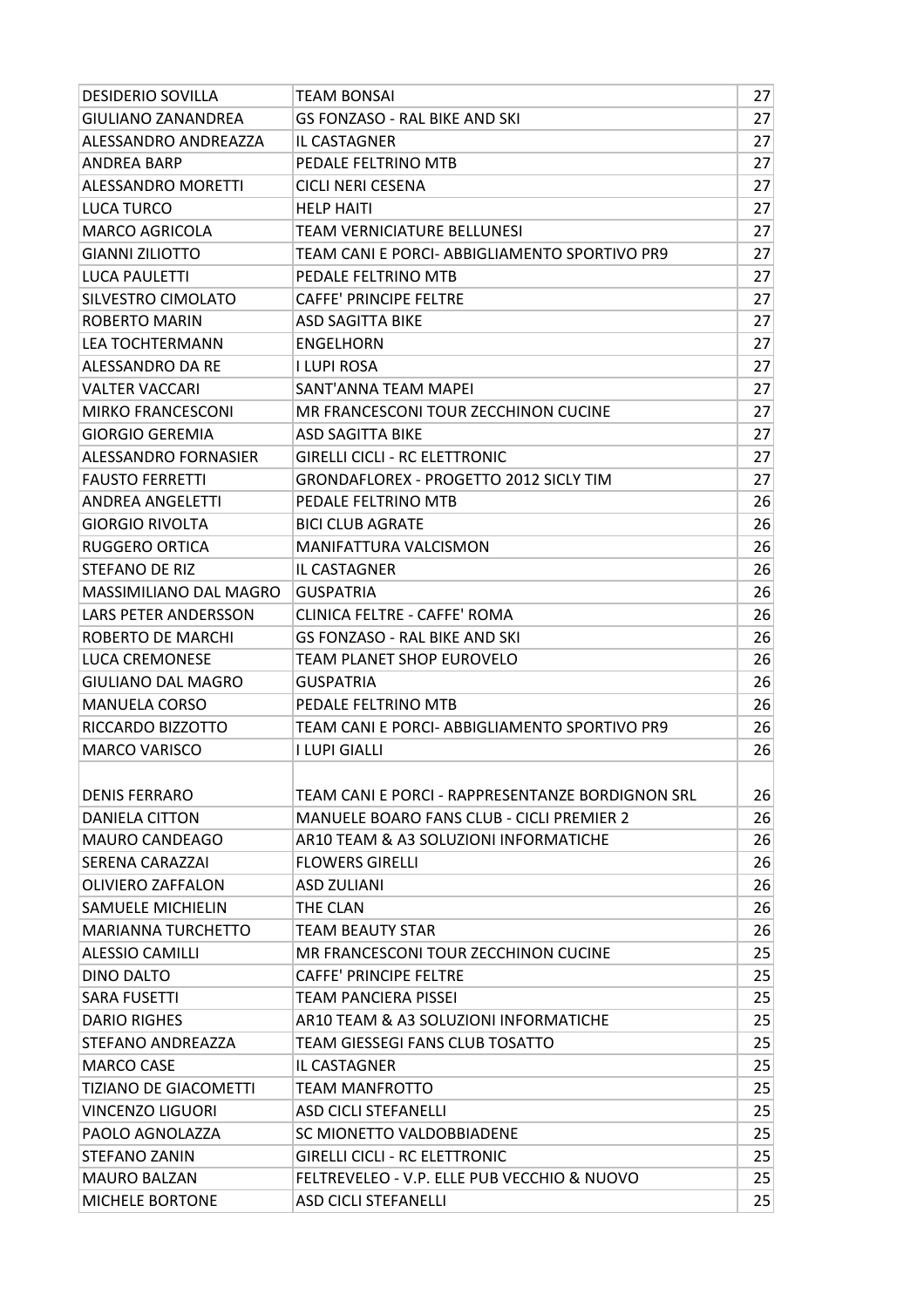| <b>ALBERTO PARISE</b>        | <b>GRONDAFLOREX - PROGETTO 2012 SICLY TIM</b>   | 25 |
|------------------------------|-------------------------------------------------|----|
| NICOLA TACCHETTO             | <b>ASD CICLI STEFANELLI</b>                     | 25 |
| <b>MORRIS TREMEA</b>         | TEAM VERNICIATURE BELLUNESI                     | 25 |
| <b>EDDY SARTORATO</b>        | TV BIKE TEAM                                    | 25 |
| RICCARDO CARLI               | <b>GS VOLTABAROZZO</b>                          | 25 |
| <b>DANIELE VETTOREL</b>      | <b>OOKII GROUP</b>                              | 25 |
| RICCARDO ROSSI               | TEAM GIESSEGI FANS CLUB TOSATTO                 | 25 |
| <b>MORENO INVIDIA</b>        | TEAM BONSAI                                     | 25 |
| <b>IVANA BIESUZ</b>          | <b>FLOWERS GIRELLI</b>                          | 24 |
| ROLANDO FONTAN               | PEDALE FELTRINO OLD                             | 24 |
| <b>MAURIZIO DA RIN ZANCO</b> | <b>CARLO'S TEAM</b>                             | 24 |
| ROBERTO DE BATTISTI          | UNOTEAM CITTADELLA                              | 24 |
| LIVIO CADORIN                | VIGILI DEL FUOCO DI BELLUNO                     | 24 |
| <b>CLAUDIO BOZZA</b>         | ASD SAGITTA BIKE                                | 24 |
| <b>ANDREA D'INCA'</b>        | GC ZUMELLESI - BAR ALLA STANGA                  | 24 |
| <b>IVAN DE ZORDI</b>         | <b>TEAM MANFROTTO</b>                           | 24 |
| ROBERTO PAOLO LUCAORA        | <b>GS FONZASO</b>                               | 24 |
| <b>ULRICH HEIKO</b>          | <b>ENGELHORN</b>                                | 24 |
| <b>DANIELE TRENTIN</b>       | <b>GRONDAFLOREX - PROGETTO 2012 SICLY TIM</b>   | 24 |
| ALESSANDRO ROMANIN           | TEAM ENERGY BIKE TRENTO                         | 24 |
| ROBERTO DE MIN               | FELTREVELO' - TECNOCERAMICA                     | 24 |
| <b>GIONATA MERICI</b>        | <b>GC FERALPI</b>                               | 24 |
| <b>ERMES DA LAN</b>          | TEAM BIKE SYSTEM - CARTAI DI SANTA GIUSTINA     | 24 |
| <b>GRETA VETTORATA</b>       | <b>FLOWERS GIRELLI</b>                          | 24 |
| <b>MASSIMO SIMION</b>        | CLINICA FELTRE - CAFFE' ROMA                    | 24 |
| <b>MARTEN FINK</b>           | <b>ENGELHORN</b>                                | 24 |
| <b>FABIO PAGOTTO</b>         | TV BIKE TEAM                                    | 24 |
| <b>GIUSEPPE DALLA LIBERA</b> | TEAM PANCIERA PISSEI                            | 24 |
| <b>MARCO SOLDATI</b>         | <b>CASTELLI ROSSOCORSA</b>                      | 23 |
| <b>LUCIANO FAVARO</b>        | TEAM GIESSEGI FANS CLUB TOSATTO                 | 23 |
| LUIGI DALLA VEDOVA           | <b>GIRELLI CICLI - RC ELETTRONIC</b>            | 23 |
| <b>MAURIZIO GAVA</b>         | TEAM SANVIDO                                    | 23 |
| <b>GIUSEPPE CELLA</b>        | <b>CARLO'S TEAM</b>                             | 23 |
| <b>GIOVANNA TOLLARDO</b>     | TEAM MANFROTTO                                  | 23 |
| <b>FABIO ROLD</b>            | <b>TEAM PLANET SHOP EUROVELO</b>                | 23 |
| MIRCO ZACCARON               | <b>TEGA TEAM</b>                                | 23 |
| DAVIDE POLLI                 | FELTREVELO' - TECNOCERAMICA                     | 23 |
| <b>EDWIN DRIESSEN</b>        | <b>BENELISSIMO</b>                              | 23 |
| ALESSANDRO ZUCCHELLI         | <b>MODESTO TEAM ARANCIO</b>                     | 23 |
| <b>ALBERTO CLAVELLO</b>      | <b>MANIFATTURA VALCISMON</b>                    | 23 |
| <b>FRANCO MARIAN</b>         | SQUADRA FORTISSIMI                              | 23 |
| <b>MICHELLE STRAUSS</b>      | TINKY LADIES PINARELLO                          | 23 |
| NICOLA GAUDENZI              | <b>GS FONZASO</b>                               | 23 |
| ELVI RECH                    | TEAM BIKE SYSTEM - CARTAI DI SANTA GIUSTINA     | 22 |
| <b>RANIERI PERUCCON</b>      | SC MIONETTO VALDOBBIADENE                       | 22 |
| <b>CARLO MACCAGNAN</b>       | PEDALE FELTRINO TBH - I GODERECCI               | 22 |
| PETER GILMARTIN              | TEAM HOWIES                                     | 22 |
| <b>PAOLO CATTELAN</b>        | I LUPI ROSA                                     | 22 |
| LUCA POLLONI                 | <b>BAR GIUSTI VILLAGA - LATTONERIA FANTINEL</b> | 22 |
| <b>ELISA GROSSO</b>          | TINKY LADIES PINARELLO                          | 22 |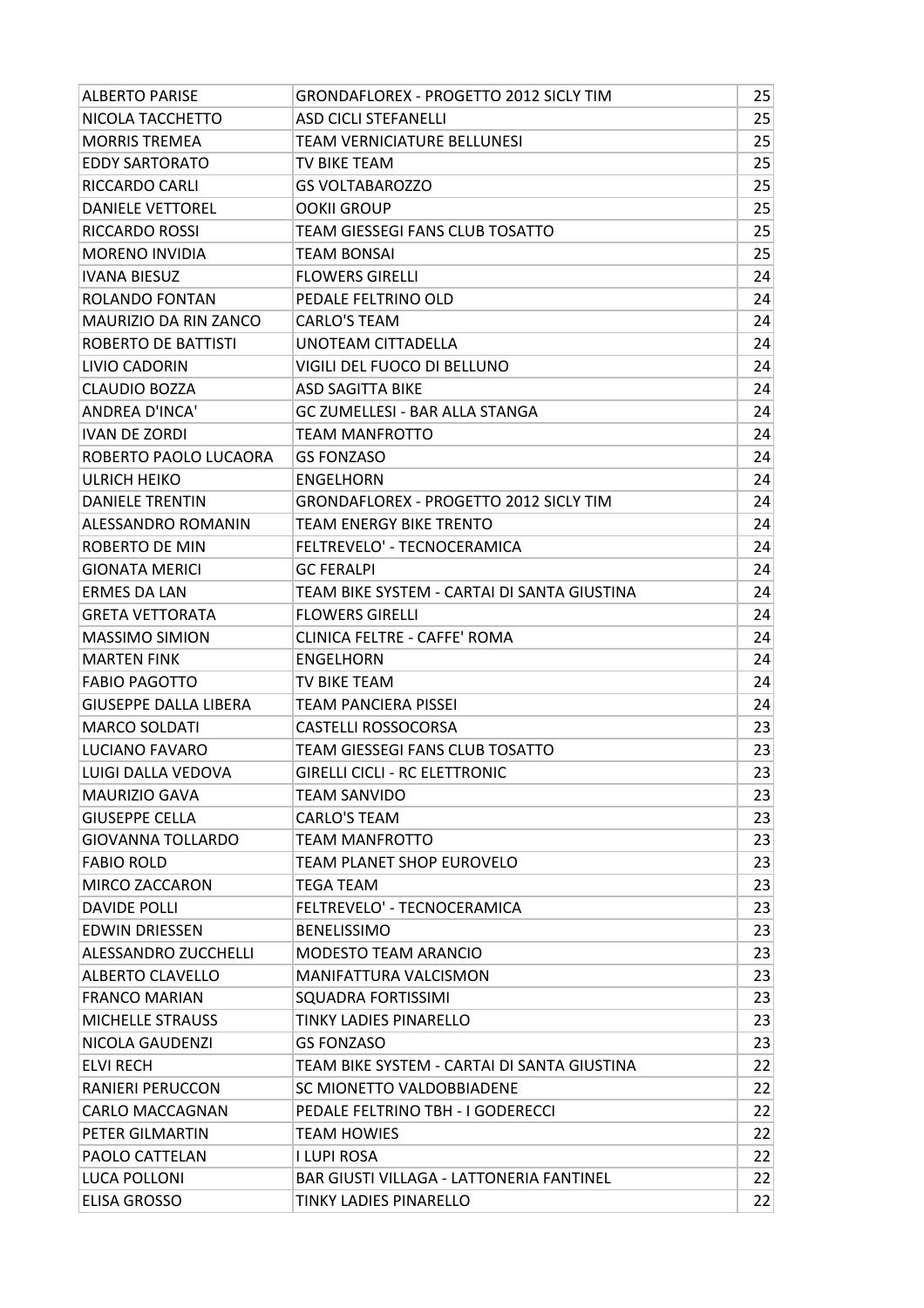| <b>SANDRO CELOT</b>          | <b>SQUADRA FORTISSIMI</b>                        | 22 |
|------------------------------|--------------------------------------------------|----|
| <b>SERGIO BUSETTO</b>        | THE CLAN                                         | 22 |
| <b>LUIGI NARDELLA</b>        | <b>CLINICA FELTRE - CAFFE' ROMA</b>              | 22 |
| <b>ENRICO BAGATELLA</b>      | PEDALE FELTRINO OLD                              | 21 |
| <b>MAURIZIO TERSI</b>        | <b>CICLI NERI CESENA</b>                         | 21 |
| <b>ADRIANO BOTTEGAL</b>      | <b>MANIFATTURA VALCISMON</b>                     | 21 |
| <b>LARA RAVEANE</b>          | <b>TEAM PANCIERA PISSEI</b>                      | 21 |
| LUCA FRANCESCANGELI          | TEAM BIKE SYSTEM - CARTAI DI SANTA GIUSTINA      | 21 |
| <b>SOREN JENSEN</b>          | <b>CICLI NERI CESENA</b>                         | 21 |
| <b>GINO ZAMBENEDETTI</b>     | SQUADRA FORTISSIMI                               | 21 |
| <b>MABELE MOREIRA</b>        | <b>MANUELE BOARO FANS CLUB - CICLI PREMIER 2</b> | 21 |
| <b>GIOVANNI BERNARDI</b>     | <b>ASD ZULIANI</b>                               | 21 |
| <b>ILDIKO MEIXNER</b>        | I LUPI ROSA                                      | 21 |
| <b>STEFANO ZANELLA</b>       | PEDALE FELTRINO TBH - I GODERECCI                | 21 |
| <b>SAMUEL FISCATO</b>        | TEAM BONSAI                                      | 21 |
| <b>DANIEL BRANCHER</b>       | <b>GUSPATRIA</b>                                 | 21 |
| <b>MATTEO PAULETTI</b>       | TEAM MANFROTTO                                   | 21 |
| <b>ELENA MENEGHINI</b>       | TEAM CANI E PORCI- ABBIGLIAMENTO SPORTIVO PR9    | 21 |
| PHILIPPE CAPRARO             | <b>HELP HAITI</b>                                | 21 |
| <b>ANGELA FRIZZERIN</b>      | TINKY LADIES PINARELLO                           | 21 |
| PIERO CHIESURIN              | <b>SQUADRA FORTISSIMI</b>                        | 20 |
| <b>DIEGO RIVA</b>            | <b>CASTELLI ROSSOCORSA</b>                       | 20 |
| <b>ANGELO SAMPINO</b>        | <b>SQUADRA FORTISSIMI</b>                        | 20 |
| ANGELO BONTEMPO              | TEAM PLANET SHOP EUROVELO                        | 20 |
| <b>ALLIGI ROSSI</b>          | I LUPI GIALLI                                    | 20 |
| <b>MICHELE ZEN</b>           | UNOTEAM CITTADELLA                               | 20 |
| <b>DEMETRIO DE SANTI</b>     | <b>GS VOLTABAROZZO</b>                           | 20 |
| <b>ELIO MORELLO</b>          | <b>GS VOLTABAROZZO</b>                           | 20 |
| <b>MONICA DAL BELLO</b>      | <b>MANUELE BOARO FANS CLUB - CICLI PREMIER 2</b> | 20 |
| ANTONINO CARNEVALE           | <b>SQUADRA FORTISSIMI</b>                        | 20 |
| SANDRA ZANELLA               | TEAM BEAUTY STAR                                 | 19 |
| <b>ALESSANDRO BALLAN</b>     | DREAM CYCLING TEAM - PESCHERIA GIORGIONE         | 19 |
| <b>ALESSANDRO SCHIAVAZZI</b> | ASD ZULIANI                                      | 19 |
| <b>CONCETTA PICHLER</b>      | TEAM CANI E PORCI- ABBIGLIAMENTO SPORTIVO PR9    | 19 |
| <b>VALERIO CONTARATO</b>     | <b>GS VOLTABAROZZO</b>                           | 19 |
| <b>MARCO CAPRARO</b>         | <b>HELP HAITI</b>                                | 19 |
| <b>FABRICE FURLAN</b>        | MR FRANCESCONI TOUR ZECCHINON CUCINE             | 19 |
| <b>ALESSANDRO FACCHIN</b>    | <b>CROCETTA BIKE</b>                             | 19 |
| <b>CRISTIAN SORI</b>         | <b>GRONDAFLOREX - L'IMPRONTA</b>                 | 19 |
| <b>WALTER DFAGNANI</b>       | <b>GIRELLI CICLI - RC ELETTRONIC</b>             | 19 |
| ROBERTO CARPIGNANI           | <b>CASTELLI ROSSOCORSA</b>                       | 19 |
| <b>PAOLO DE ZUANI</b>        | <b>GS VOLTABAROZZO</b>                           | 18 |
| <b>FRANCO SALOMON</b>        | TV BIKE TEAM                                     | 18 |
| <b>FABIO LAMON</b>           | DREAM CYCLING TEAM - PESCHERIA GIORGIONE         | 18 |
| <b>FABIO MASINI</b>          | <b>GS FREE BIKE</b>                              | 18 |
| <b>CONSUELO BOSCARINI</b>    | SANT'ANNA TEAM MAPEI                             | 18 |
| <b>FLAVIO VANZELLA</b>       | I LUPI GIALLI                                    | 17 |
| <b>MARIA LUCIA BIASON</b>    | TINKY LADIES PINARELLO                           | 17 |
| <b>MARCO TORRESIN</b>        | TEAM SANTI CATERING - LUCA 1984 - FASHION BAR    | 17 |
| <b>IACOPO MEZZACASA</b>      | CLINICA FELTRE - CAFFE' ROMA                     | 15 |